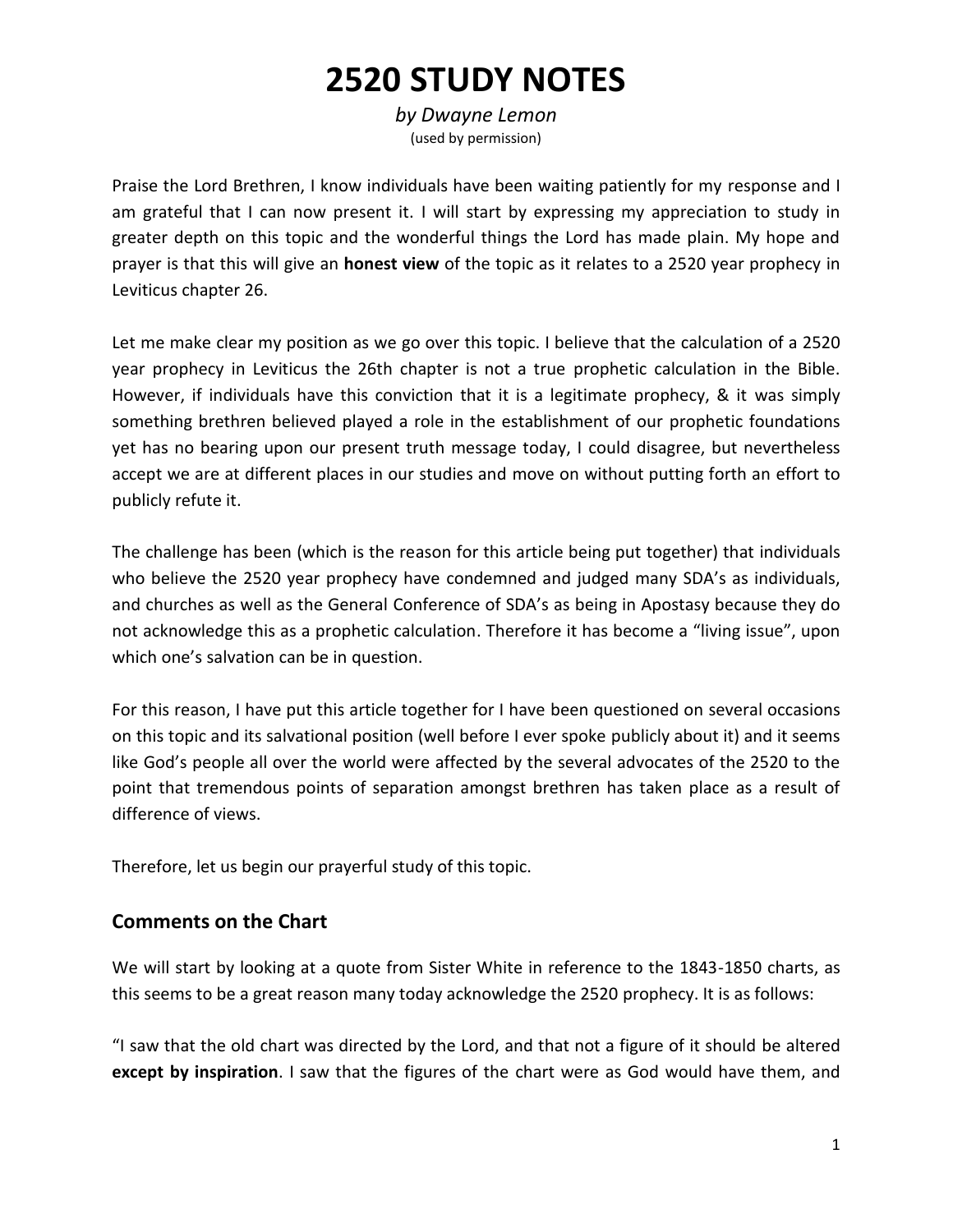that His hand was over and hid a mistake in some of the figures, so that none should see it till His hand was removed." SpM 1.3

Here we clearly see that the chart was not declared to be infallible, for God's Word and God's Word alone is infallible:

When God's Word is studied, comprehended, and obeyed, a bright light will be reflected to the world; new truths, received and acted upon, will bind us in strong bonds to Jesus. The Bible, and the Bible alone, is to be our creed, the sole bond of union; all who bow to this Holy Word will be in harmony. Our own views and ideas must not control our efforts. Man is fallible, but **God's Word is infallible**. Instead of wrangling with one another, let men exalt the Lord. Let us meet all opposition as did our Master, saying, "It is written." Let us lift up the banner on which is inscribed, The Bible our rule of faith and discipline." *The Review and Herald,* Dec. 15, 1885 1SM 416.2

In relation to the Chart, we are told that nothing should be altered "**except by inspiration**" which shows that if the inspiration of the Holy Spirit were to reveal to man that there was something wrong with any calculation on the chart, **it could be altered**.

#### **What is Inspiration, and who has it?**

There are many who believe that the only interpretation to be given as far as what constitutes "Inspiration" is the Bible or Spirit of Prophecy. There is great truth to this point, but there is a dynamic to our understanding of inspiration, that we should consider as well.

The word inspiration means "God Breathed". The words "inspiration" and "inspired" do not appear as such in the original languages of the Bible. They are derived from the Latin and appeared in the Vulgate translation of 2 Timothy 3:16 and 2 Peter 1:21. Their basic meaning is to "breathe in."

In 2 Timothy 3:16 Paul affirms that all Scripture is *theopneustos*, or "breathed by God." Peter points out that "men … spoke from God," *pheromenoi* (carried, blown, or impulsed) "by the Holy Spirit" (2 Peter 1:21).

So, "inspiration" is the Holy Spirit bringing information to the mind of persons who are a channel for God to communicate that information. Does the Bible show men and women who were "inspired" yet their writings and teachings were not part of the Bible? Yes!!!!! **1Chr. 29:29 "**Now the acts of David the king, first and last, behold, they *are* written in the **book of** Samuel the seer, and in the **book of** Nathan the prophet, and in the **book of** Gad the seer."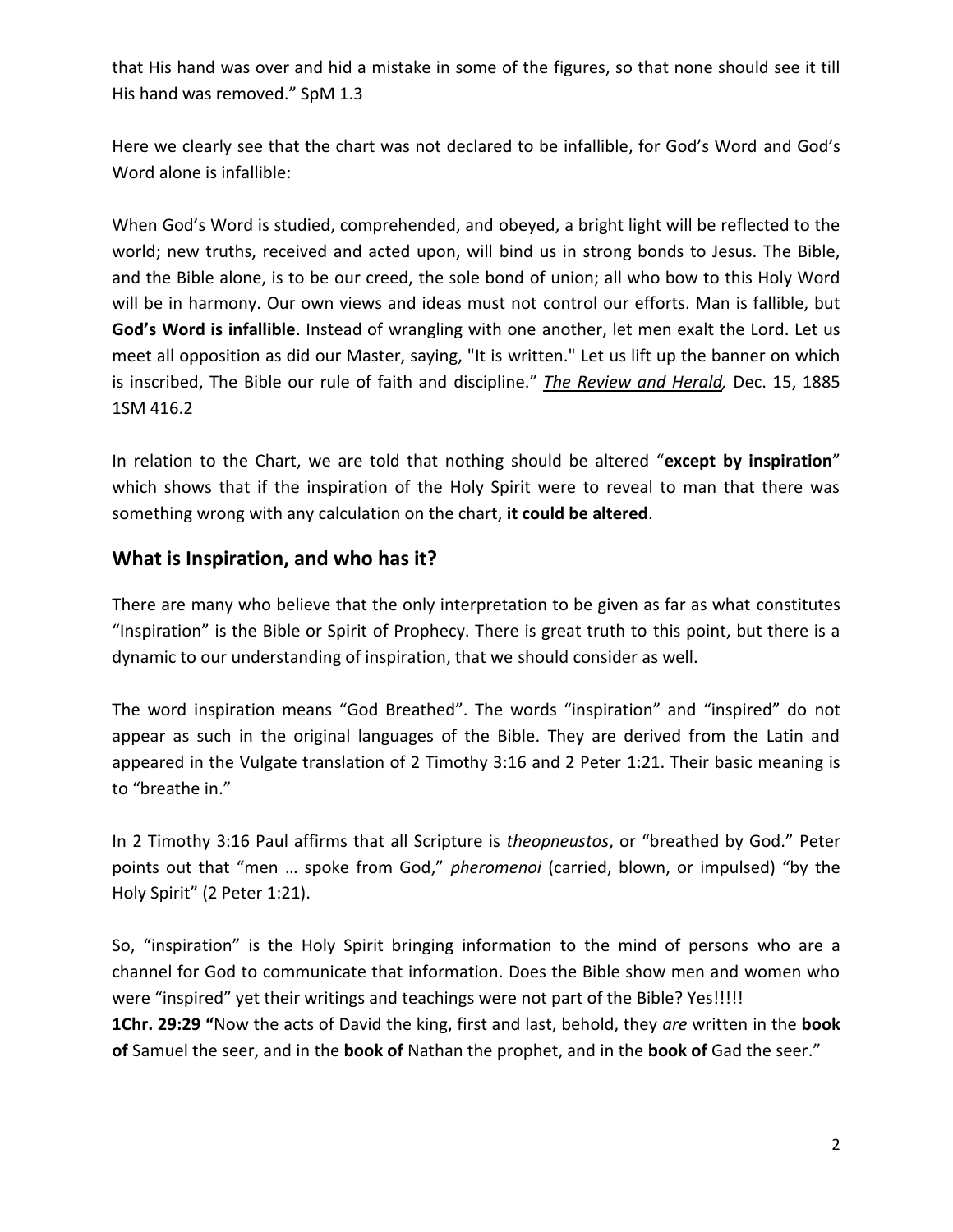Speaking of these "inspired" men J.N. Loughborough quoted:

Another thing to note is that many prophets are mentioned in the Sacred Canon whose writings have not been preserved at all. What about "the book of Nathan the prophet," or "the book of Gad the seer"? 1Chron.29:29. What about "the prophecy of Ahijah," or "the visions of Iddo"? 2Chron.9:29. What about the "book of Shemaiah the prophet" (2Chron.12:15), or "the book of Jehu"? 2 Chron.20:34.These were certainly **prophets of the Lord**. They gave messages to His people. Their names have been recorded, yet their messages never found a place in Holy Writ. Why is this? **Were their messages not from God**? **Were their prophecies not from heaven**? Were they not His servants, messengers of Jehovah to His people, **giving warnings and exhortations**? We all recognize, I feel sure, that **they were just as truly prophets as were the others, just as divinely called to the prophetic office as were Daniel and Zephaniah and Habakkuk**. 1984 JNL, HEVI 119.9

So, the Bible shows examples of men and women who can be mouthpieces for God and speak under the inspiration of the Holy Spirit even though they themselves did not write any books of the Bible. The key was that their writings and proclamations **did not contradict the teachings of the Bible**; it only **confirmed what the Bible was already saying.** This is the **MAJOR** difference between these books and proclamations in comparison to the Apocrypha that clearly contradicts the clear words of Inspiration.

**Ecclesiastes1:9** says: "The thing that hath been it is that which shall be and that which is done is that which shall be done and there is no new thing under the sun"

This reminds us that there is no new thing under the sun and that which has been done in the past can or will in principle, be **repeated**.

It is quite evident to faithful Seventh Day Adventists that we accept and believe that Ellen G White is the prophet of God for the last day Church. Her writings are authoritative just as much as Isaiah's, Daniel's or John the Revelator's writings are.

Could it be that there were men and women who in her day were also writing books, and articles, as well as proclaiming truths that were under the "inspiration" from the Holy Spirit?

"God has given me light regarding our periodicals. What is it?--He has said that the dead are to speak. How?--Their works shall follow them. **We are to repeat the words of the pioneers in our work**, who knew what it cost to search for the truth as for hidden treasure, and who labored to lay the foundation of our work. They moved forward step by step **under the influence of the Spirit of God**. One by one these pioneers are passing away. The word given me is, Let that which these men have written in the past be reproduced. And in the *Signs of the Times* let not the articles be long or the print fine. Do not try to crowd everything into one number of the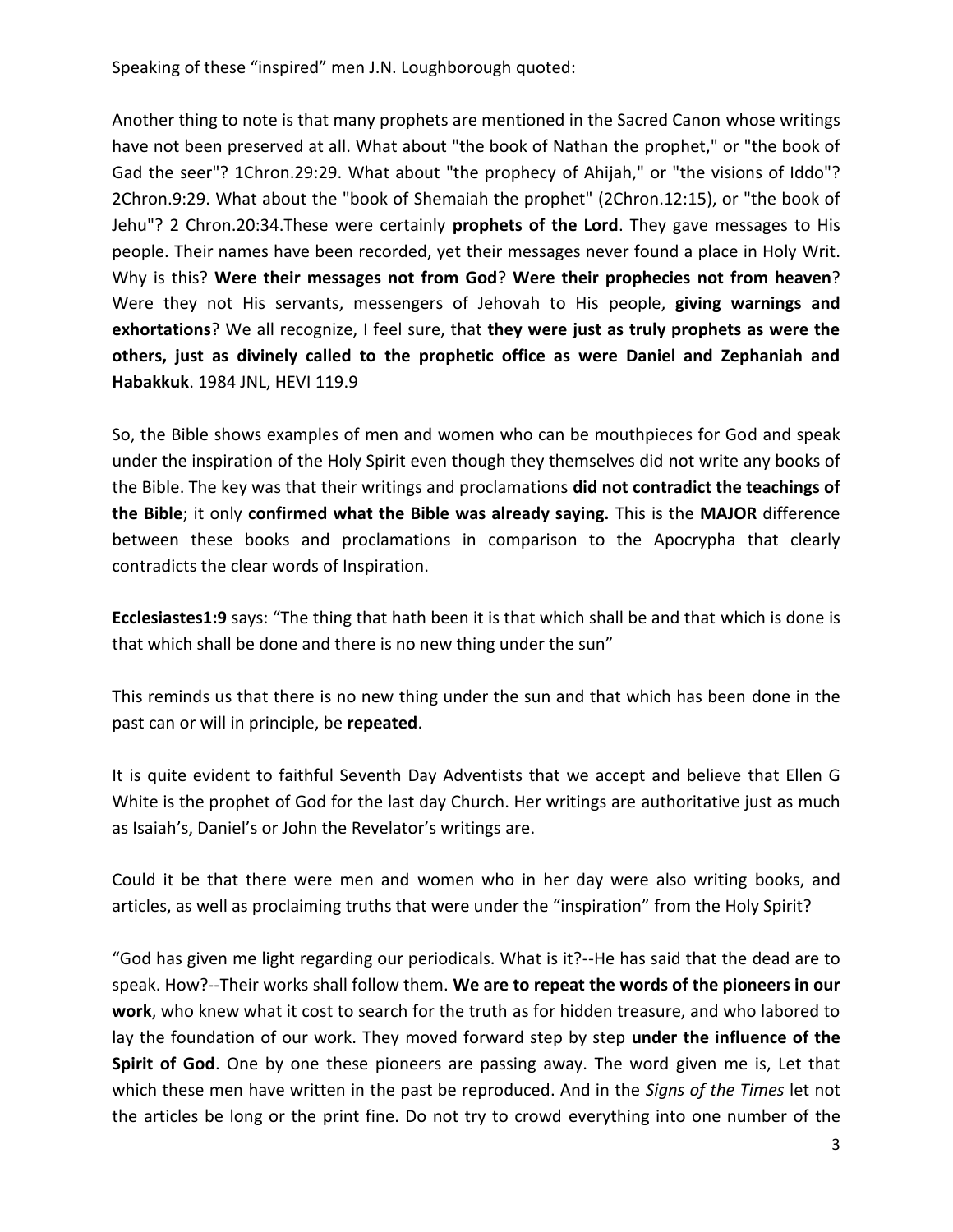paper. Let the print be good, and let earnest, living experiences be put into the paper." Counsels to Writers and Editors, p. 28.1

"Not long ago I took up a copy of the *Bible Echo.* As I looked it through, I saw an article by Elder Haskell and one by Elder Corliss. As I laid the paper down, I said, 'These articles must be reproduced. There is truth and power in them. **Men spoke as they were moved by the Holy Spirit**." [BEGIN P.29] Counsels to Writers and Editors, p. 28.2

"When the power of God testifies as to what is truth, that truth is to stand forever as the truth. No after suppositions, [BEGIN P.32] contrary to the light God has given are to be entertained. Men will arise with interpretations of Scripture which are to them truth, but which are not truth. The truth for this time, God has given us as a foundation for our faith. He Himself has taught us what is truth. One will arise, and still another, with new light which contradicts the light that God has given **under the demonstration of His Holy Spirit."** CW 31.2

"A few are still alive who passed through the experience gained in the establishment of this truth. God has graciously spared their lives to repeat and repeat till the close of their lives, the experience through which they passed even as did John the apostle till the very close of his life. And the standard-bearers, who have fallen in death, are to speak through the reprinting of their writings. **I am instructed that thus their voices are to be heard**. They are to bear their testimony as to what constitutes the truth for this time." CW 32.1

"We are not to receive the words of those who come with a message that contradicts **the special points of our faith**. **They gather together a mass of Scripture, and pile it as proof around their asserted theories.** This has been done over and over again during **the past fifty years**. And while the Scriptures are God's word, and are to be respected, **the application of them**, if such application moves one pillar from the foundation that God has sustained **these fifty years**, is a great mistake. He who makes such an application knows not the wonderful **demonstration of the Holy Spirit that gave power and force to the past messages that have come to the people of God**." *Preach the Word,* p. 5. (1905.) CW 32.2

Thus far we see some very clear statements. The servant of the Lord refers to the pillars that were given over the past **50 years.** In other words, truths that have been sustained by the movement since 1855. The pioneers we are told by the prophet wrote under the inspiration of the Holy Spirit, **when their teachings did not remove any of the landmarks of our faith**. This is key and therefore we must now understand what those landmarks are:

"In Minneapolis God gave precious gems of truth to His people in new settings. This light from heaven by some was rejected with all the stubbornness the Jews manifested in rejecting Christ, and **there was much talk about standing by the old landmarks**. But there was evidence **they knew not what the old landmarks were.** There was evidence and there was reasoning from the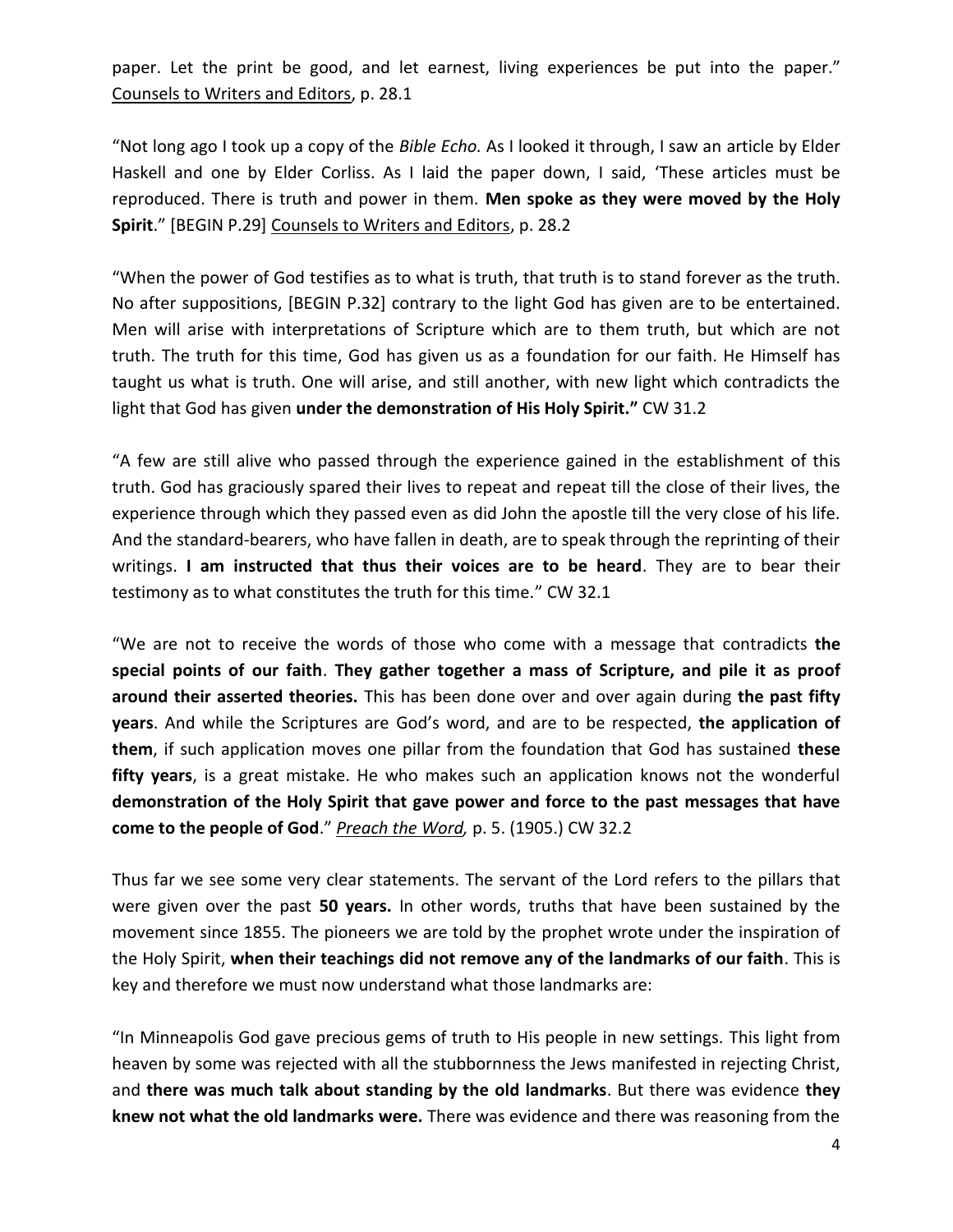word that commended itself to the conscience; but the minds of men were fixed, sealed against the entrance of light, because they had decided it was a dangerous error removing the "old landmarks" **when it was not moving a peg of the old landmarks**, but they had **perverted ideas**  of what constituted the old landmarks." CW 30.1

"The passing of the time in 1844 was a period of great events, opening to our astonished eyes **the cleansing of the sanctuary transpiring in heaven**, and having decided relation to God's people upon the earth, [also] the **first and second angels' messages and the third, unfurling the banner on which was inscribed, "The commandments of God and the faith of Jesus."** One of the landmarks under this message was **the temple of God**, seen by His truth-loving people in heaven, and **the ark containing the law of God**. The light of **the Sabbath** of the fourth commandment flashed its strong rays in the pathway of the transgressors of God's law. **The non-immortality of the wicked is an old landmark**. **I can call to mind [BEGIN P.31] nothing more that can come under the head of the old landmarks. All this cry about changing the old landmarks is all imaginary**." CW 30.2

"Now at the present time God designs a new and fresh impetus shall be given to His work. Satan sees this, and he is determined it shall be hindered. He knows that if he can deceive the people who claim to believe present truth, [and make them believe that] the work the Lord designs to do for His people is a removing of the old landmarks, something which they should, with most determined zeal, resist, then he exults over the deception he has led them to believe. The work for this time has certainly been a surprising work of various hindrances, owing to **the false setting of matters before the minds of many of our people.** That which is food to the churches is regarded as dangerous, and should not be given them. **And this slight difference of ideas is allowed to unsettle the faith, to cause apostasy, to break up unity, to sow discord, all because they do not know what they are striving about themselves.** Brethren, is it not best to be sensible? Heaven is looking upon us all, and what can they think of recent developments? While in this condition of things, building up barriers, we not only deprive ourselves of great light and precious advantages, but just now, when we so much need it, we place ourselves where light cannot be communicated from heaven that we ought to communicate to others.--*Manuscript* 13, 1889. CW 31.1

So we see a list of topics that was called our "**landmarks**" and these should not be removed. If our pioneers were to teach topics that takes us away from the topics aforementioned, then we may know they were not inspired by the Holy Spirit when they wrote such articles or made such statements. But if their teachings are in harmony with the established landmarks mentioned by inspiration, then we can accept the leading of the Holy Spirit in their writings as well as proclamations.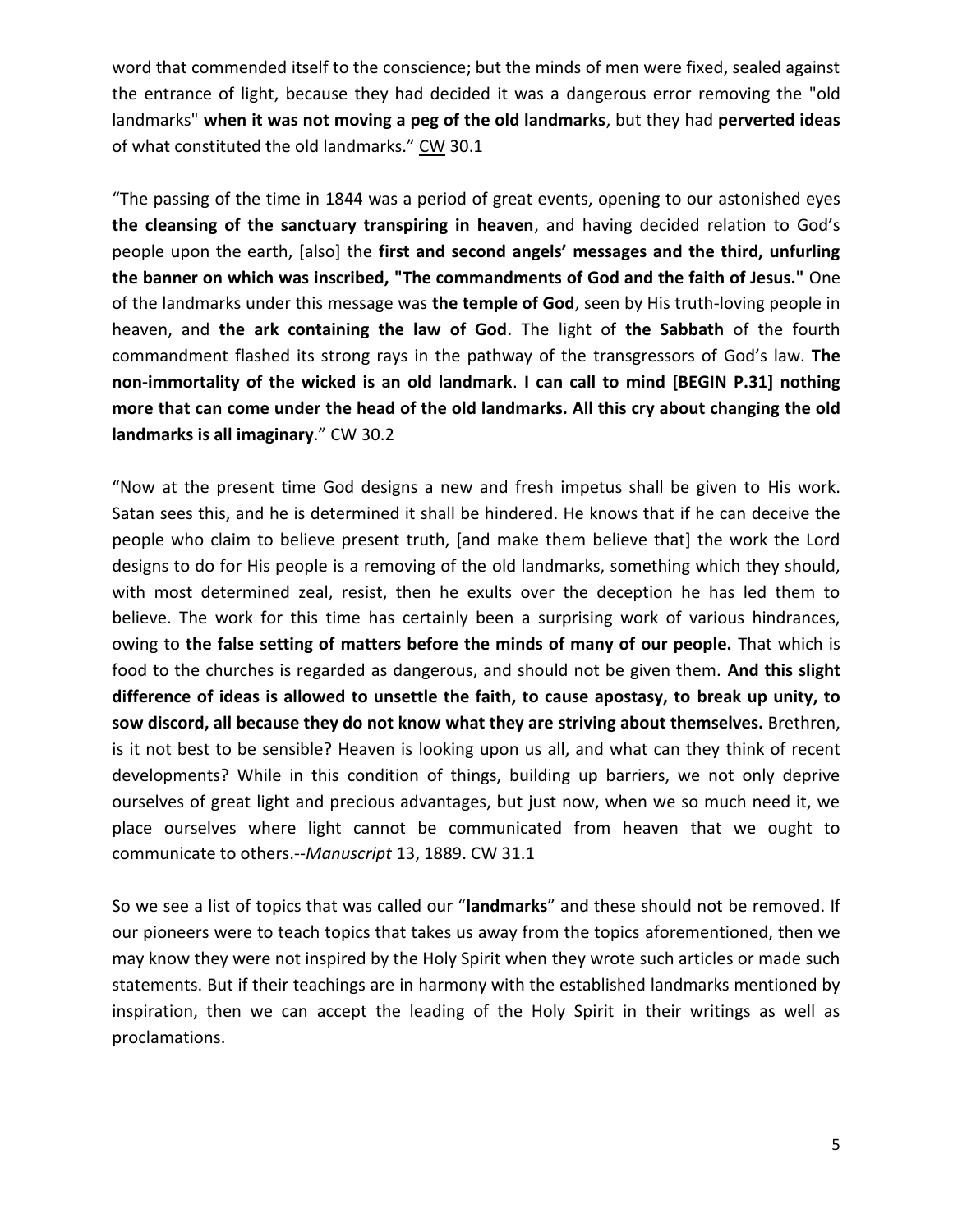# **The Pioneers View**

#### **What was the view of our pioneers concerning the 2520 prophecy of Leviticus 26?**

Before answering this, we must understand that there were several things our pioneers believed shortly after 1844 that were either relinquished or though held onto was corrected, or became a matter of a side issue rather than a living one, such as: Christ's equality to the Father, The Person of the Holy Spirit, What constituted the Mark of the Beast, Laodicea, when the Sabbath began etc.

I make this point because we cannot say everything that our pioneers believed in 1844 was truth, or made up our pillars/landmarks. Notice:

"At that time [**after the 1844 disappointment**] one error after another pressed in upon us; ministers and doctors **brought in new doctrines**. We would search the Scriptures with much prayer, and the Holy Spirit would bring the truth to our minds. **Sometimes whole nights would be devoted to searching the Scriptures and earnestly asking God for guidance.** Companies of devoted [BEGIN P.32] men and women assembled for this purpose. The power of God would come upon me, and **I was enabled clearly to define what is truth and what is error**." 3SM 31.4

"As the **points of our faith were thus established**, our feet were placed upon a solid foundation. We accepted the truth **point by point**, under the demonstration of the Holy Spirit. I would be taken off in vision, and **explanations would be given me**. I was given illustrations of heavenly things, and of the sanctuary, **so that we were placed where light was shining on us in clear, distinct rays**." *Gospel Works,* p. 302. 3SM 32.1

"We cannot hold that a **position once taken**, an idea **once advocated**, is not, under any circumstances, **to be relinquished**. There is but One who is infallible--He who is the way, the truth, and the life." TM 105.2

So it is that we can clearly see that all our truths were not fully established in 1844 but it was a progressive understanding of truths **already embraced** as well as **falsehoods relinquished by the guidance of the Holy Spirit**.

Now here is the FINAL position of our pioneers on the topic of the 2520:

The Seven Times of Lev. Xxvi

The prophetic period of Lev. xxvi, or what has been supposed to be such, has been no small object of study among prophetical expositors. It has been supposed that the expression, "seven times," in verses 18, 21, 24, 28, denoted a prophetic period of 2520 years, and that this period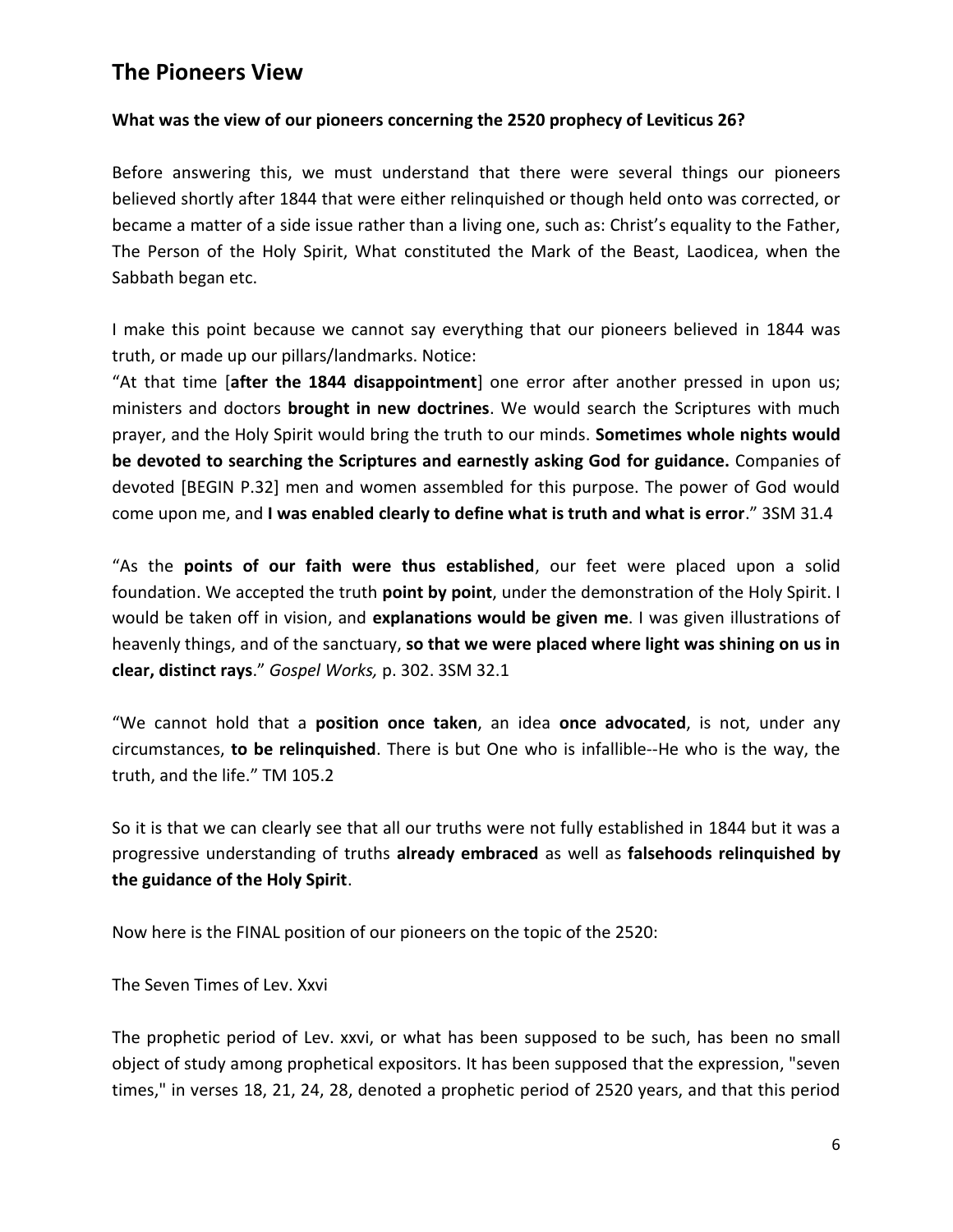covered the time during which the throne of Israel should be and remain subverted and trodden down by oppressing powers.

To rightly fix the commencement and termination of this period became therefore a matter of consequence. Where does it commence? And where does it end?, have been questions of much study, and perhaps some perplexity. January 26, 1864 James White, Adventist Review & Sabbath Herald 68.1

"These are not the questions, however, that **we** propose here to discuss; for there is a question lying back of these, which demands to be answered first; namely, Is there any prophetic period brought to view at all in Lev. xxvi? **We** claim that there is not, and will offer a few of what are to **us** very conclusive reasons for this position: January 26, 1864 James White, Adventist Review & Sabbath Herald 68.2

A series of judgments is threatened against Israel, in case they hearkened not unto God to do his commandments, before the expression, seven times, is introduced. Verses 14-17 In these judgments is included being slain before their enemies, being reigned over by those that hated them, and fleeing when none pursued them. Now if the seven times were meant to cover the period of God's special judgments against Israel, especially of their captivity by foreign powers, these seven times should have been mentioned in connection with the first threatening of judgments of this kind. But this, as we have seen, is not the case. January 26, 1864 James White, Adventist Review & Sabbath Herald 68.3

"After the threatening of these judgments, God says, verse 18, "And if ye will not for all this hearken unto me, then I will punish you seven times more for your sins." Then follows an enumeration of the judgments to come upon them in fulfillment of this; different from the items of the first threatening, and **increasing in severity**." January 26, 1864 James White, Adventist Review & Sabbath Herald 68.4

If they would not for this hearken, seven times more plagues were threatened against them, "according to their sins." Verse 21. Then again follows an enumeration of judgments to correspond, more severe still than any preceding. January 26, 1864 James White, Adventist Review & Sabbath Herald 68.5

If they would not be reformed by these things, God threatened to punish them seven times more for their sins. Verse 24 And in like manner with the foregoing, an enumeration of the judgments to be inflicted in fulfillment, immediately follows, more fearful still. January 26, 1864 James White, Adventist Review & Sabbath Herald 68.6

And if they would not hearken to God for all these things, he makes a final threat that would walk contrary to them in fury, and chastise them seven times for their sins. Verse 28. And an enumeration of the judgments to be inflicted, again immediately follows, **outdoing all before**,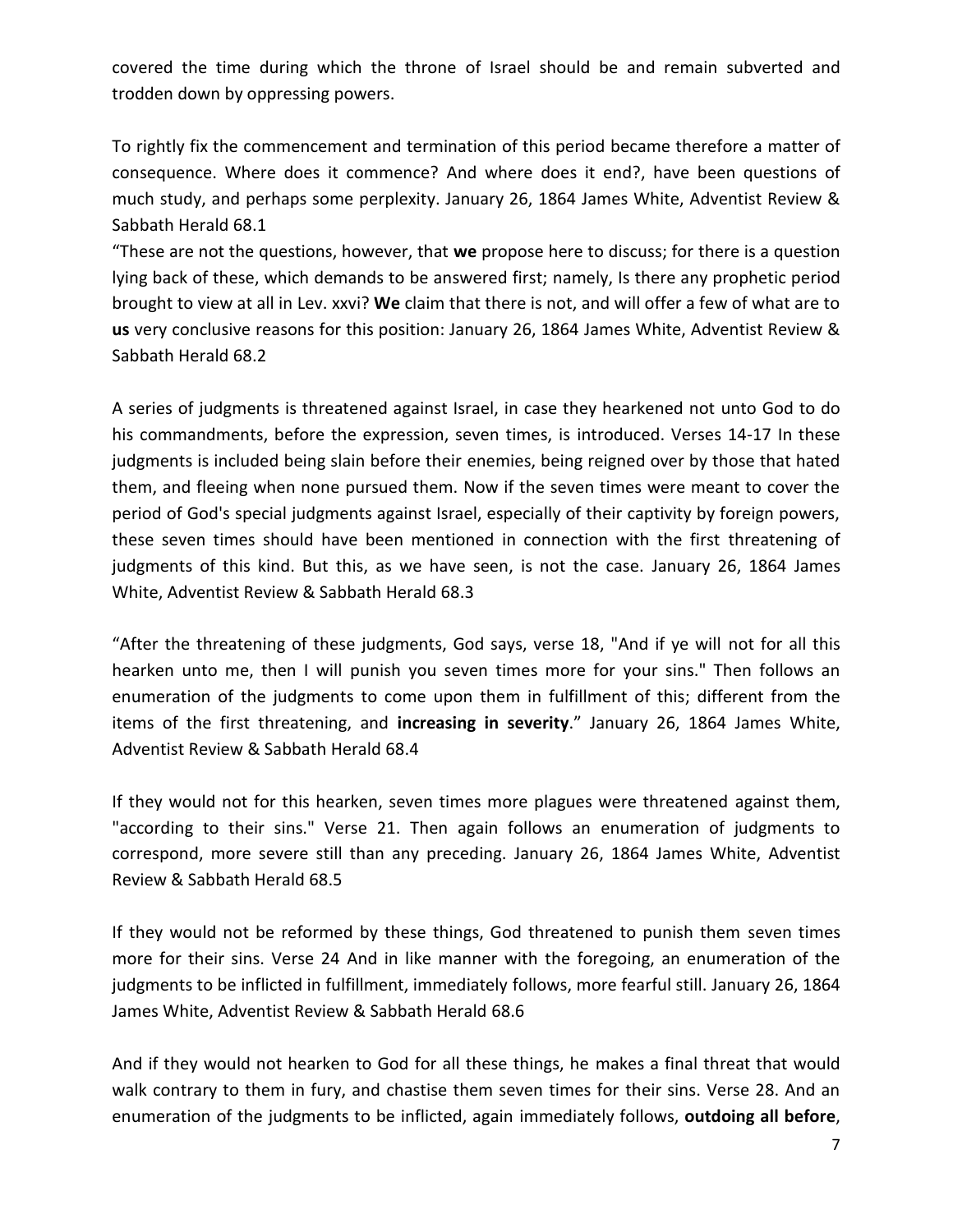in their terrible severity. Included among them were the eating of the flesh of their sons and daughters, making waste their cities, bringing the land into such desolation that their enemies should be astonished at it, scattering them among all nations, and drawing out a sword after them in all the lands of their dispersion. **With fearful minuteness all this has been fulfilled, even to the eating the flesh of their own children, as in the terrible sieges that preceded the downfall of Jerusalem.** January 26, 1864 James White, Adventist Review & Sabbath Herald 68.7

Thus we have, first, a series of judgments threatened against Israel, without the expression, seven times, and then the declaration four times made, that God would punish them seven times for their sins, each one on condition that the former did not lead to repentance, and each one containing its own specific enumeration of judgments, distinct from those that preceded, and regularly increasing in the severity of then denunciations. Now what is meant by this repeated expression of seven times? **We** reply, It denotes, not the duration of the punishment, but its intensity and severity. It is well expressed in the language of verse 21, thus: "I will bring seven times more plagues upon you according to your sins." The number seven denoting perfection, we are undoubtedly to understand by this expression, the fullness of their punishment; that the measure of their national sins, would in every case be fully equaled by the measure of their national calamities. January 26, 1864 James White, Adventist Review & Sabbath Herald 68.8

And this position is fully sustained by the original, as a brief criticism will show. January 26, 1864 James White, Adventist Review & Sabbath Herald 68.9

In references to the Hebrew, we learn from the Hebrew Concordance that the expression, seven times, in Lev. xxvi, comes from sheh-vag; and this word is expressly set down by Gesenius, in those texts, as an adverb, also in Ps. cxix, 164; Prov. xxiv, 16. In Dan. iv, 16, 25, the expression, seven times, twice occurs, where beyond question it means duration. Nebuchadnezzar was to be driven from men, and make his dwelling with the beasts of the field, until seven times should pass over him. There can be no mistaking that here the expression means a certain space of time; but here we find, not the adverb as in Lev. xxvi, but the noun, gid-dahn, defined by Gesenius, "Time, in prophetic language, for a year." In Dan. vii, 25, where a prophetic period is brought to view in the expression, "a time and times and the dividing of time," the same word is used. In Dan. xii, 7, where the same period is again brought to view, and in about the same language, we have another word, moh-gehd, defined by Gesenius, "Appointment of time. Spoken of a space of time, appointed and definite. In the prophetic style for a year." It will be seen by this definition, that this word is synonymous with the one used in Dan. vii, 25, as above referred to. Now if a period of time is meant by the expression, seven times, in Lev. xxvi, one of these words should and would most assuredly have been used. And the fact that neither of these words is there used, but another word, and that an adverb, places it beyond question that no such period is there intended. January 26, 1864 James White, Adventist Review & Sabbath Herald 68.10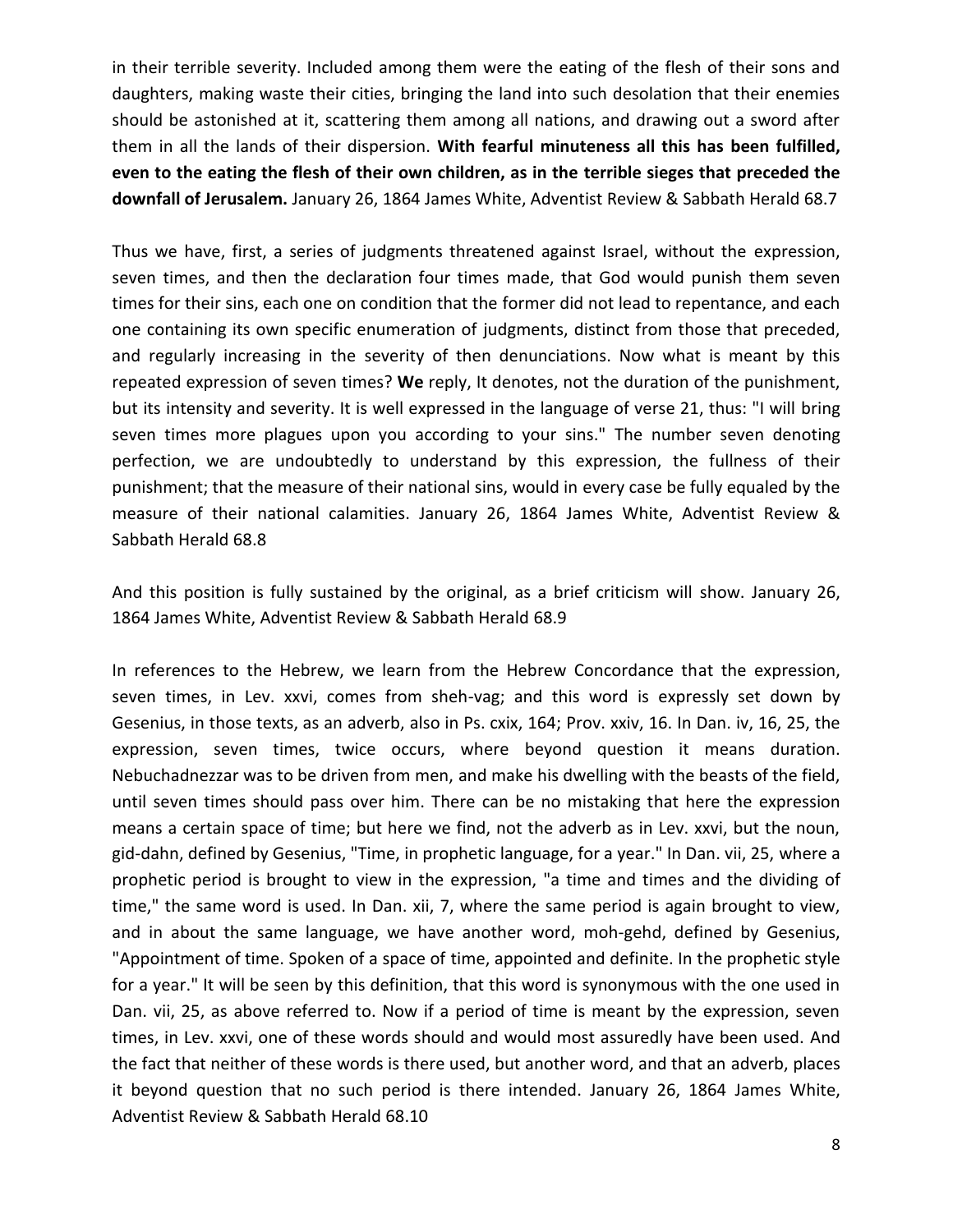The Greek is equally definite. The Septuagint has in Lev. xxvi, heptakis, which is an adverb, signifying seven times. In Dan. iv, 16, 25, for Nebuchadnezzar's seven times we have not heptakis, the adverb, but heptakairoi, a noun and its adjective. And in all cases where the word time occurs, denoting a prophetic period, as in Dan. vii, 25; xii, 7; Rev. xii, 14, it is from the noun kairos. Such a thing as a prophetic period based on an adverb is not to be found. January 26, 1864 James White, Adventist Review & Sabbath Herald 68.11

**So then, there is no prophetic period in Lev. xxvi; and those who imagine that such a thing exists, and are puzzling themselves over the adjustment of its several dates, are simply beating the air. To ignore, or treat with neglect, a prophetic period where one is plainly given, is censurable in the extreme. It is an equally futile, though not so heinous, a course, to endeavor to create one where none exists. January 26, 1864 James White, Adventist Review & Sabbath Herald 68.12**

It is true that James White was the Editor for this article but what must be understood are the several times he said "**WE**" have come to the conclusion. This position was not just held by James White. Notice a very important point here: If the Bible actually taught a 2,520 year prophecy, it would clearly be the longest time prophecy in the bible using simple mathematics. Let's notice first what Sister White says is the longest and last time prophecy in the Bible.

"The experience of the disciples who preached the "gospel of the kingdom" at the first advent of Christ, has its counterpart in the experience of those who proclaimed the message of his second advent. As the disciples went out preaching, "The time is fulfilled, the kingdom of God is at hand," so Miller and his associates proclaimed that the **longest** and **last prophetic period**  brought to view in the Bible was about to expire, that the Judgment was at hand, and the everlasting kingdom was to be ushered in."

So far we see a few things in this quote:

1) Sister White shows the correlation between the experience of the disciples and their 1st Advent Message, and the Millerite movement and their 2nd Advent Message. William Miller did not see this correlation and neither did the disciples initially understand through the prophetic view lens the counterpart of their work through the Millerite movement. (**Sister White is expressing what God is showing to her through these two movements**)

Now let's look at the conclusion of the statement in reference to what God showed Sister White was the longest and last prophetic time period in the Bible.

"The preaching of the disciples in regard to time was based on the seventy weeks of Daniel 9. The message given by Miller and his associates announced **the termination of the 2300 days of**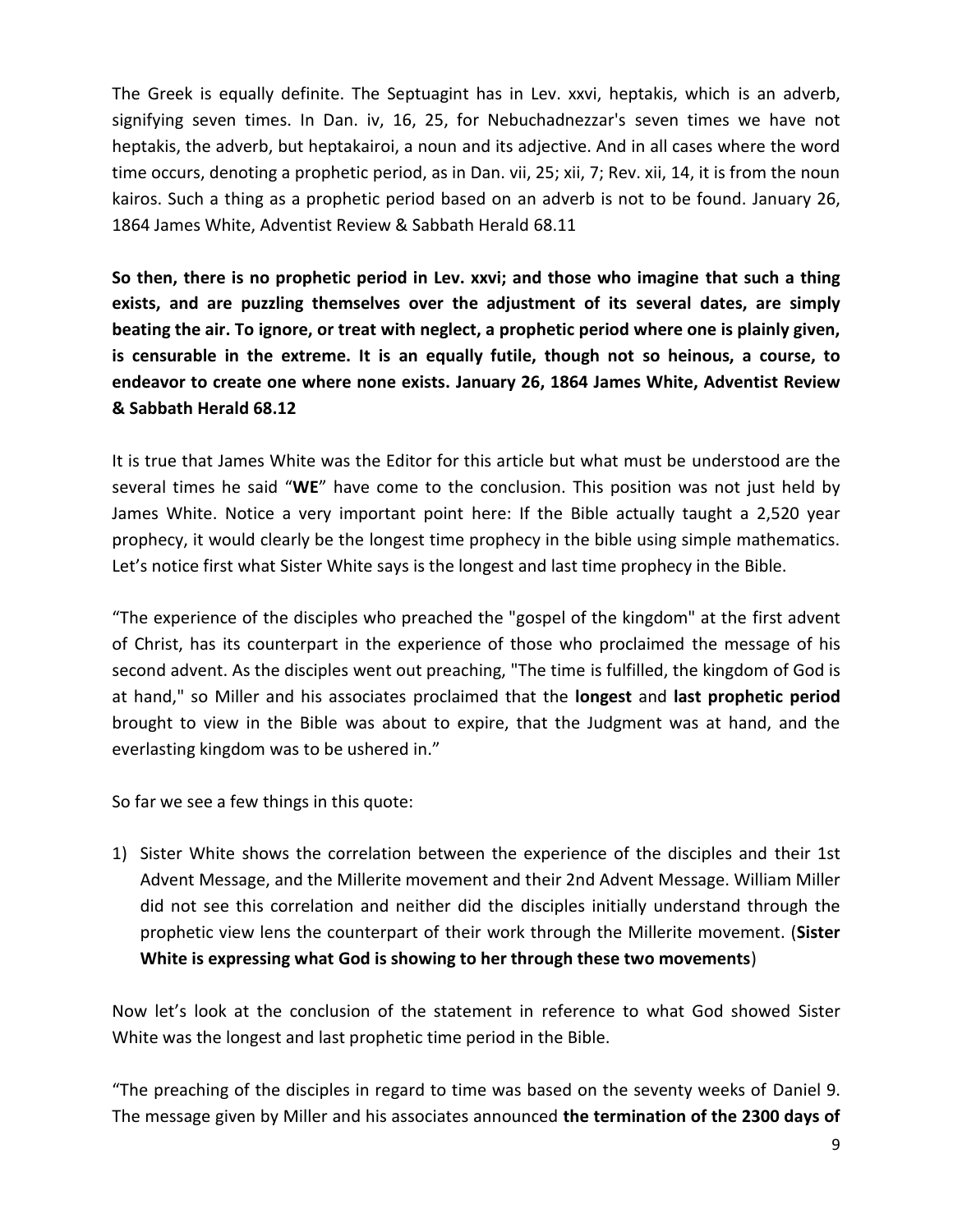**Dan. 8:14**, of which the seventy weeks form a part. The preaching of each was based upon the fulfillment of a different portion of the same great prophetic period." GC88 351.1

#### This is **clear**!!!!!

The prophet CLEARLY states what was the longest and last prophetic time period that William Miller preached and that was the 2300 days. This is her statement as God gave it to her to say.

One of the prominent advocates of the 2520 teaching in a dialogue with some brethren from Africa tried to explain which prophecy William Miller studied first, (2520) and helped him to understand the latter (2300). This was an effort to say because the 2520 helped Elder Miller understand the 2300 days, somehow this constituted why Elder Miller believed the 2300 days was the longest and last time prophecy of the Bible. That's fine, but that does not address the FACT, that the prophet clearly says the 2300 days is the **longest** and **last** prophetic time period in the Bible and simple math shows us that the 2520 could not be a true prophetic calculation. This point was not truly addressed at all.

I believe there is no way around this one except to acknowledge the fact that the prophet of God did not recognize the 2520 as a true Bible prophecy. It's a clear mathematical denial. This clearly explains why her writings are **silent** on this calculation.

A notable teacher of the 2520 today says in explaining Sister White's statement in GC 351 that William Miller taught that the 2300 days was the longest time prophecy in the Bible. Notice his statement:

Now notice Miller first understands that the seven times ended in 1843. Where does the Bible first mention the seven times? It is found in Leviticus 26:18, 21, 24, 28 in connection with Leviticus 25:8. The seven times is the 2520 scattering and captivity punishment for breaking the covenant. In his calculation this ended in 1843 but we now know that it terminates in 1844. Then Miller comes to the 2300 days the cleansing of the sanctuary and they both the 2520 and the 2300 brought him to the same conclusion. He had to understand the 2520 the time prophecy of the covenant before he could comprehend the 2300 days the time prophecy of the sanctuary. Of course we know that he was wrong as to what sanctuary would be cleansed in 1844. We are not addressing that in this study. When the seven times ended he saw the scattering finished and the captivity ended. The 2300 days teaches about the sanctuary being cleansed and according to his findings that meant that the earth was to be cleansed by fire at the second coming of Jesus Christ. Once the scattering is finished its now time for the gathering. When would the gathering be accomplished? It would take place at the end of the world. **This is why Miller and his associates proclaimed that the 2300 days was the longest and last prophetic period** because this will usher in the end of the world. Now that the 2520 has ended and now 2300 days is brought to view, both time prophecies brought him to the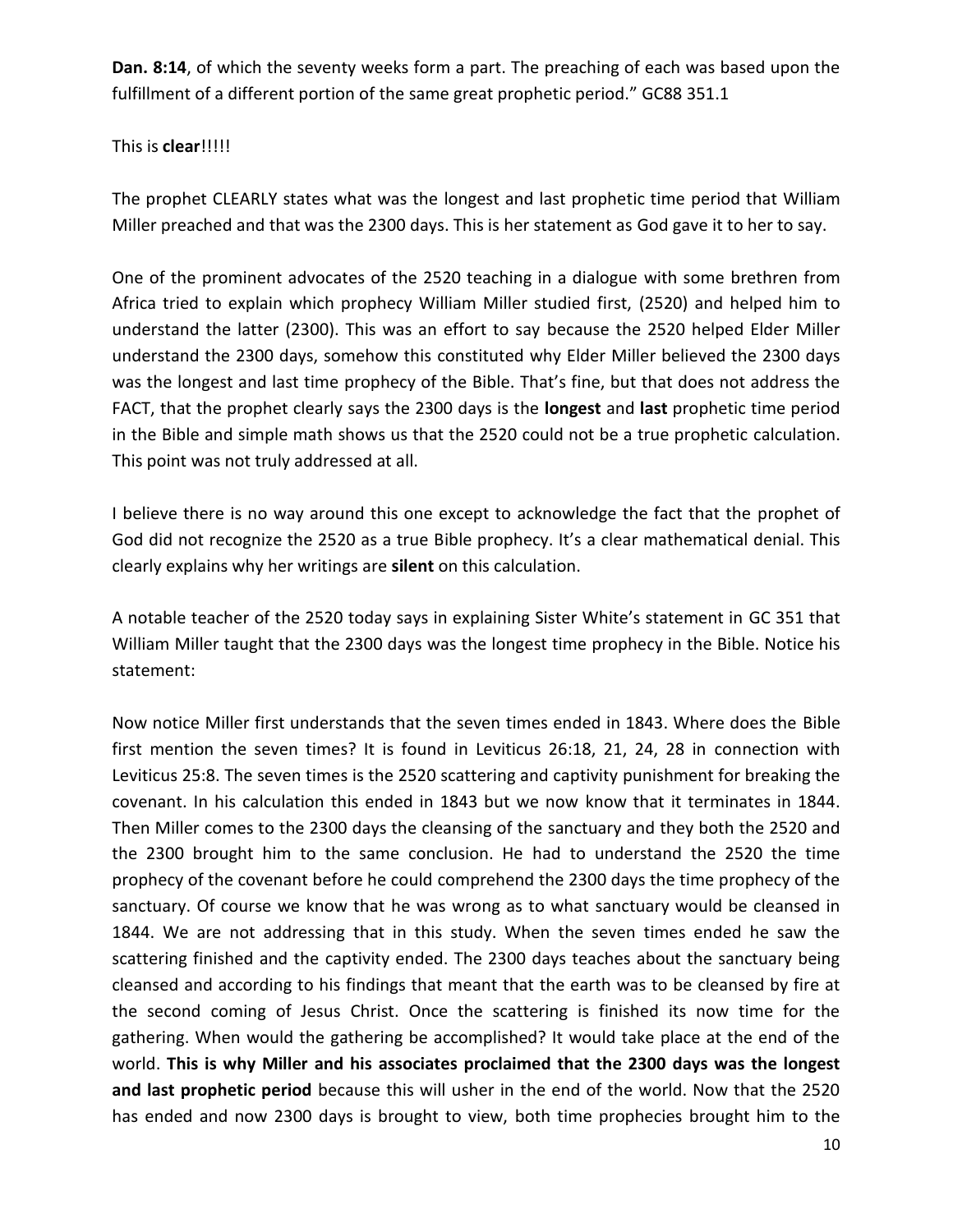same conclusion the end of the world. The seven times was the scattering, the 2300 days was the gathering to prepare a people to meet their God."

Now there's a problem with this teachers reasoning.

- 1) We are about to see that our great pioneers have clearly established the longest time prophecy in the Bible, which is the 2300 days with no acknowledgement at all of a 2520 prophecy
- 2) The writer completely ignored the logic of the term "**longest**". Longest means longest, to claim that our pioneers did not really understand what the word longest means is complete speculation
- 3) The writer clearly stated that William Millers "**Associates**" believed and taught that the 2300 days is the longest time prophecy in the bible. Let's notice what **Joshua Himes who was William Millers right hand man** said was the longest time prophecy in the bible. Notice:

"Finally.That we have entered upon a most deeply affecting season, all must admit. That the **longest prophetic period** which brings the end to view, **the seven times**, with which we may suppose **all the others would be squared**, in their termination, ends with this autumn, appears very evident...{September 25, 1844 JVHe, HST 62.7}

It is consequently not on one period alone that we rely, but on **all the prophetic periods** harmoniously terminating at about the same time, proved by conclusive evidence independent of the termination of each other. **If the longest period was to be paramount, the seven times would take precedence of all others**. {January 10, 1844 JVHe, HST 170.8}

This is interesting. Joshua Himes makes emphatically clear that the longest time prophecy in the bible is the "**seven times**" which is the **2520**, not the 2300 days. He clearly states that the other prophecies like the 1260,1290,1335, & 2300 days are what "**squares**" or **fits** within the 2520 year prophecy.

Now my question is, if Joshua Himes clearly understood the difference between 2520 and 2300 and which one was longer, are we to believe that William Miller did not know this difference when he was the one God used to teach Elder Himes? Of-course not!!!! William Miller and Joshua Himes believed the longest time prophecy in the Bible was the **2520** not the 2300 days.

Therefore, in the Great Controversy quote where Sister White is making it that the longest & last time prophecy in the Bible is the 2300 days it is because it is a FACT!!!!!! Which eliminates the 2520 from being a real prophecy for it is CLEARLY longer than 2300.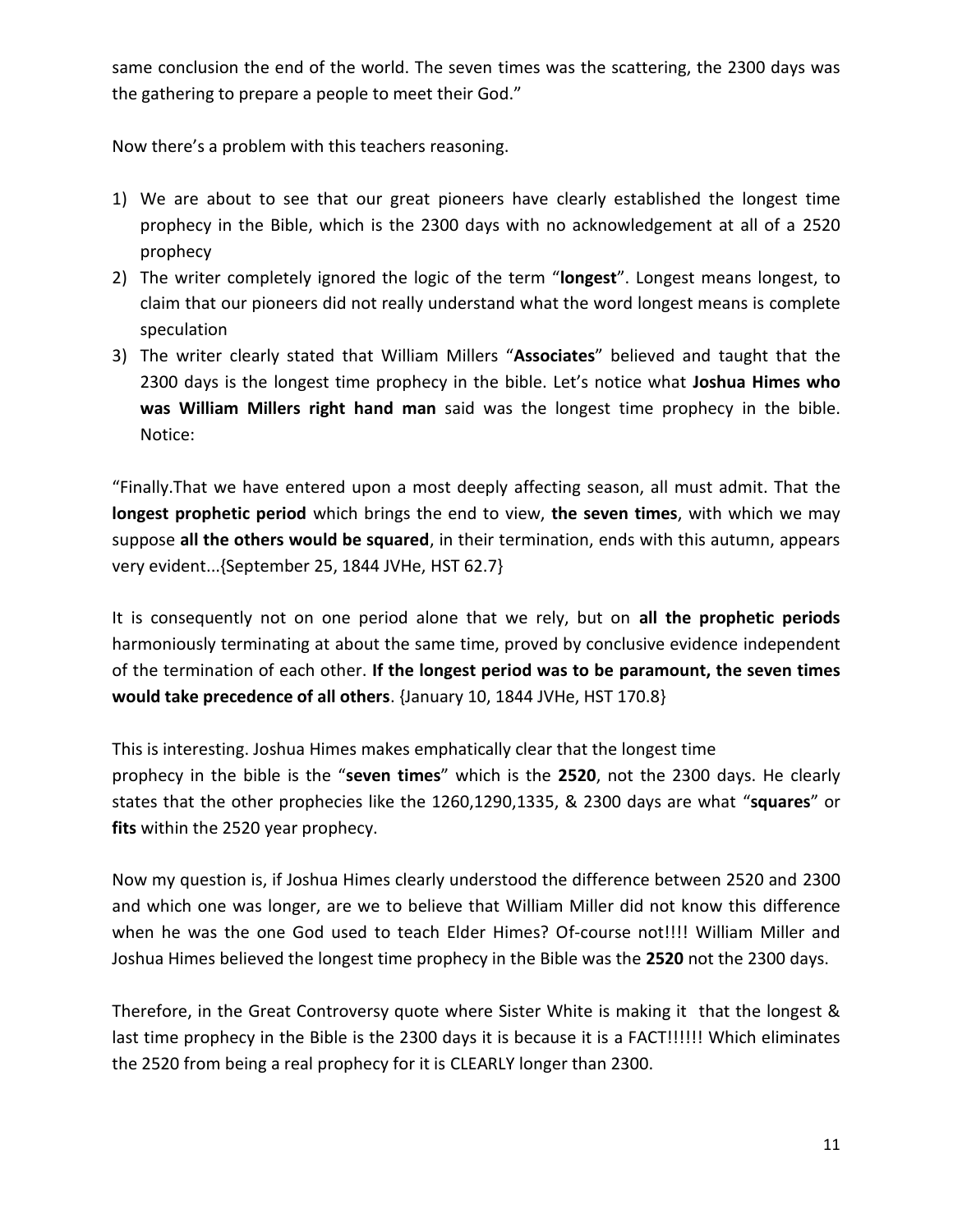# **Pioneers aside from James White who refuted the 2520 as the Longest Time Prophecy**

*Stephen Haskell* (The Bible Handbook 1919): 2300 days the longest prophetic time period in the bible

*J.N. Loughborough* (Heavenly Visions 1899): 2300 days the longest prophetic time period in the bible

*Uriah Smith* (Seventh Day Adventists & their Work 1896): 2300 days the longest prophetic time period in the bible

*E.J. Waggoner* (The Present Truth Vol.13 1897): 2300 days the longest prophetic time period in the bible

*General Conference Bulletin* Vol. 5 1903: 2300 days the longest prophetic time period in the bible.

Dear friends, it should be enough evidence right here to help us see that there is no prophetic period in Leviticus 26, yet I'm sure there is need for more consideration.

### **The Chart's Endorsement**

Let us consider another question: **What about God's endorsement of the Chart**?

"I have seen that the 1843 chart was **directed by the hand of the Lord**, and that **it should not be altered**; that the figures were as He wanted them; that His hand was over and hid a mistake in some of the figures, so that none could see it, until His hand was removed." {EW 74.1}

And here is the balancing quote once again in relation to the chart.

"I saw that the old chart was directed by the Lord, and that not a figure of it should be altered **except by inspiration**. I saw that the figures of the chart were as God would have them, and that His hand was over and hid a mistake in some of the figures, so that none should see it till His hand was removed." {SpM 1.3}

I am now going to demonstrate that because Sister White endorses something does not mean that everything **in it** or **on it** is to be taken as inspiration.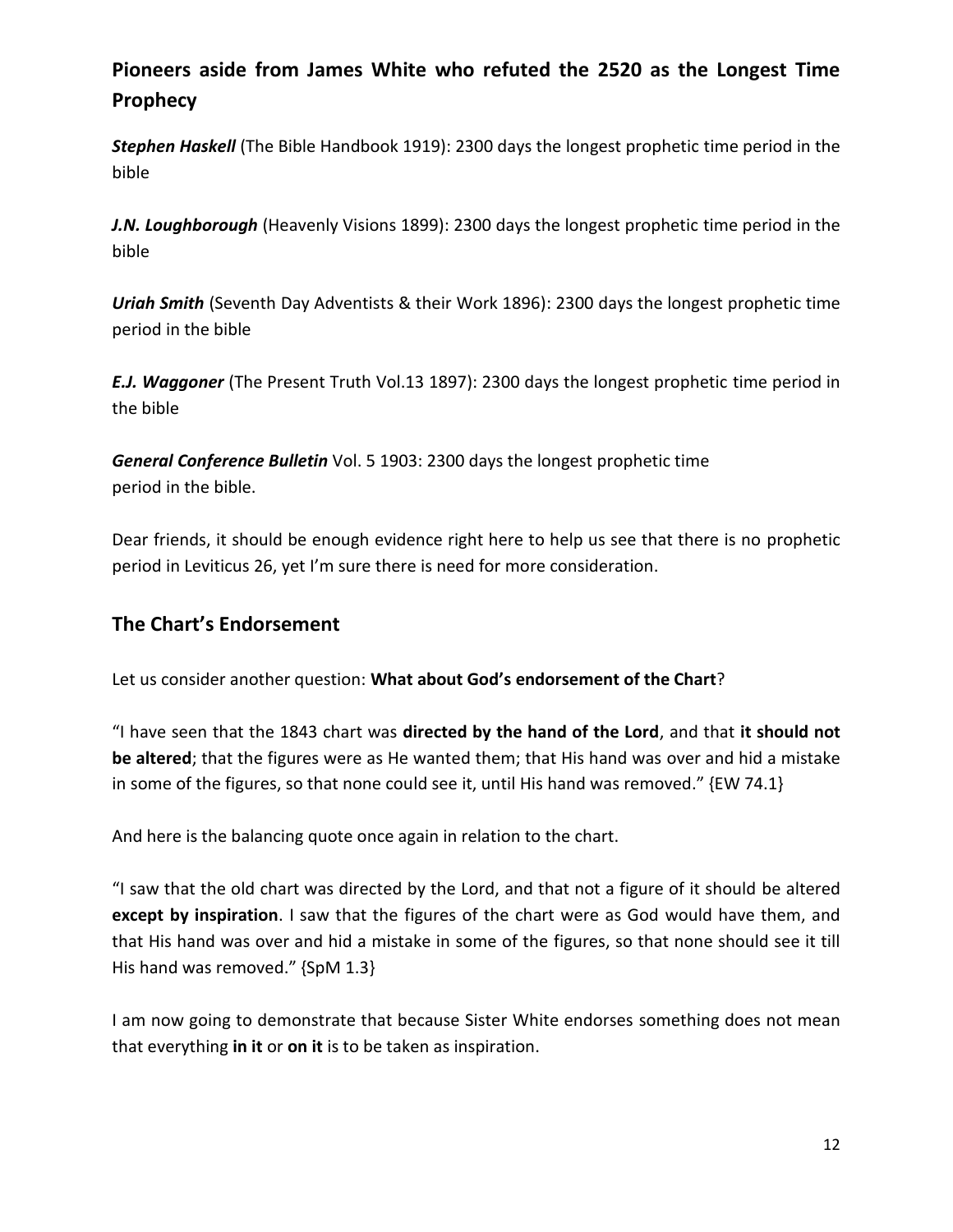"In *The Desire of Ages, Patriarchs and Prophets, The Great Controversy,* and in *Daniel and the Revelation,* **there is precious instruction**. These books must be regarded as of **special importance**, and every effort should be made to **get them before the people.**" *Letter 229, 1903*. {CM 123.2}

The light given was that *Thoughts on Daniel and the Revelation, The Great Controversy,* and *Patriarchs and Prophets,* would make their way. **They contain the very [BEGIN P.124] message the people must have**, the **special light** God had given His people. **The angels of God would prepare the way for these books in the hearts of the people**." *Special Instruction Regarding Royalties,* p. 7. (1899) {CM 123.3}

"Let our canvassers urge this book upon the attention of all. **The Lord has shown me that this book will do a good work in enlightening those who become interested in the truth for this time.** Those who embrace the truth now, who have not shared in the experiences of those who entered the work in the early history of the message, **should study the instruction given in Daniel and the Revelation,** becoming familiar with the truth it presents." {1MR 61.1}

"Those who are preparing to enter the ministry, who desire to become successful students of the prophecies, will find Daniel and the Revelation an **invaluable help**. They need to understand this book. **It speaks of past, present, and future, laying out the path so plainly that none need err therein.** Those who will diligently study this book will have no relish for the cheap sentiments presented by those who have a burning desire to get out something new and strange to present to the flock of God. The rebuke of God is upon all such teachers. They need that one teach them what is meant by godliness and truth. **The great, essential questions which God would have presented to the people are found in Daniel and the Revelation.** There is found **solid**, **eternal truth for this time**. Everyone needs the light and information it contains. {1MR 61.2}

Here we clearly have the prophet of God advocating the need for us to read the book "thoughts from Daniel and the Revelation" written by Uriah Smith. The quotes mentioned above were stated in **1899** and **1901**. These dates are very significant.

The reason being is that it was in **1871** that Uriah Smith ceased to teach that the King of the North constituted the Papacy and now was **Turkey**. This was a clear **error** and some of the pioneers wanted to address this publicly including James White and Sister White **though aware of the error** (**don't miss that point**) encouraged them to not make a **public issue** out of this, and she **still advocated the book with tremendously strong counsels as you have just read.**

So it is consistent that Sister White can advocate something very strongly like the 1843 & 50 charts, even though there may have been an error on or in the very thing she gave her advocacy to. It is not in accordance with inspiration to say that because Sister White advocates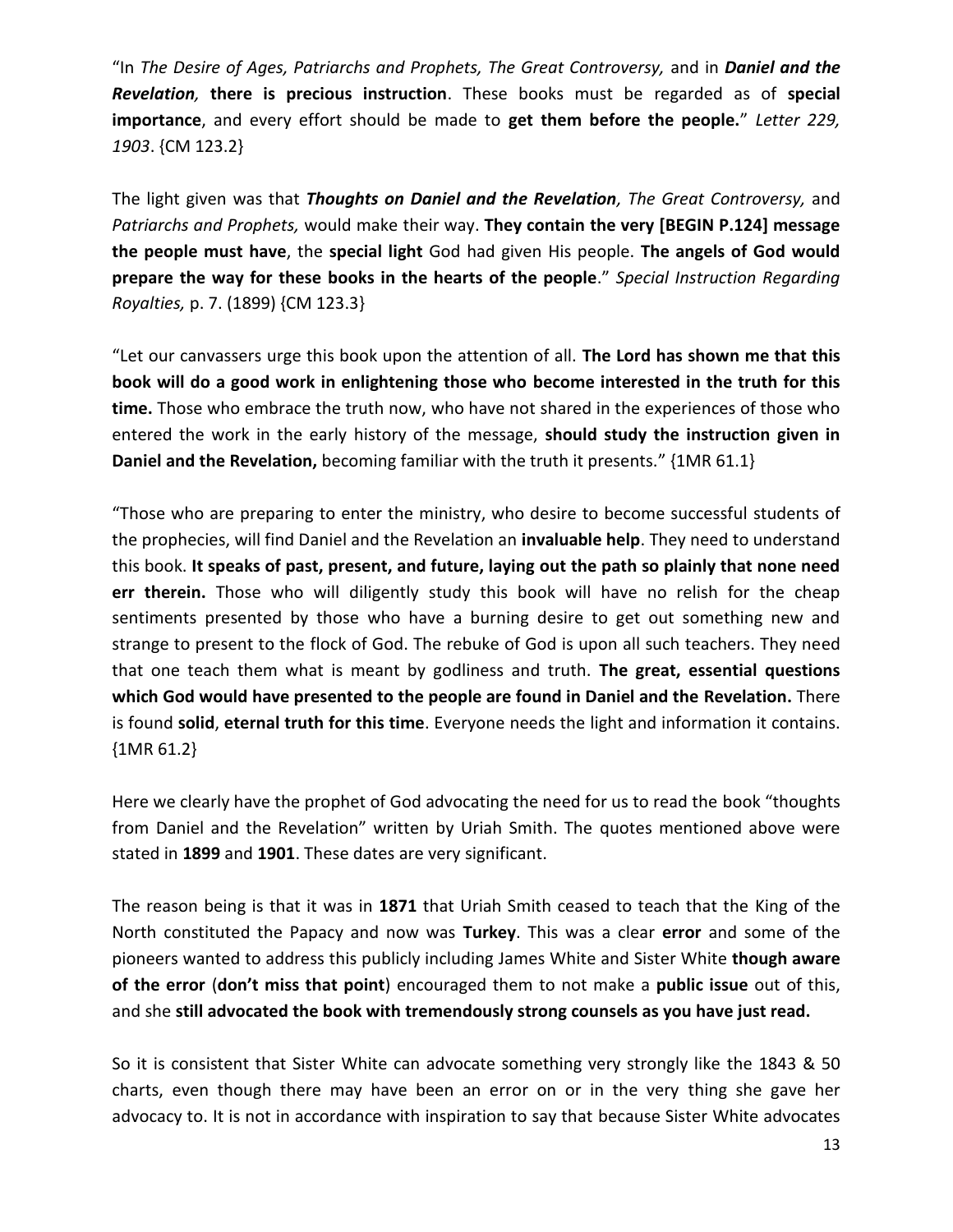something whether a Chart or a Book that everything in it **is by default right**. We have just seen a clear example of this in the issue with Elder Smith's book and his later interpretation of The King of the North being Turkey rather than the Papacy. One may ask the question, why would Sister White leave an error in a book and not correct it. Perhaps this same question would be asked in relation to the 1843 & 50 Charts. I believe the Testimony of Jesus has a reason for us. Here it is:

"The work that the Lord has given us at this time is to present to the people the **true light** in regard to the **testing questions of obedience and salvation**—the **commandments of God and the testimony of Jesus Christ**." {1SM 165.1}

"In some of our important books that have been in print for years, and which have brought many to a knowledge of the truth, **there may be found matters of minor importance that call for careful study and correction**. Let such matters **be considered** by those regularly appointed to have the oversight of our publications. Let not these brethren, nor our canvassers, nor our ministers **magnify these matters in such a way as to lessen the influence of these good soulsaving books.** Should we take up the work of discrediting our literature, we would place weapons in the hands of those who have **departed from the faith** and confuse the minds of those who have **newly embraced the message**. The less that is done **unnecessarily** to change our publications, the better it will be." {1SM 165.2}

So we see, that if the books (or charts for that matter) that brings out the key points of our faith, and help those who newly believe as well as those who have departed from our faith understand the "**testing questions of obedience and salvation**" we do not have to **unnecessarily** make issues with them simply because of an error or correction that needs to be made. **As long as the testing truths are paramount.**

However, there was a counsel that we would do well to look at again. She stated in relation to the books that had a point that needed to be corrected that: Let such matters **be considered** by **those regularly appointed to have the oversight of our publications.**

In other words, it was **not that the error should just sit there and remain** but that the **appropriate parties involved in that specific line of work** should go ahead and review it. Who was the one who initiated the work with our publications? **James White** The SDA Encyclopedia states:

"James White first published a 24-page pamphlet entitled *A Word to the "Little Flock"* in 1847 and mailed it from Brunswick, Maine; in 1849 the publication of an eight-page bulletin, *Present Truth*, started the publishing work of the church; in 1850 the first volume of the *Second Advent Review and Sabbath Herald* was issued from Paris, Maine. This paper became the official weekly church publication after the Whites moved to New York in 1852. The first Sabbath school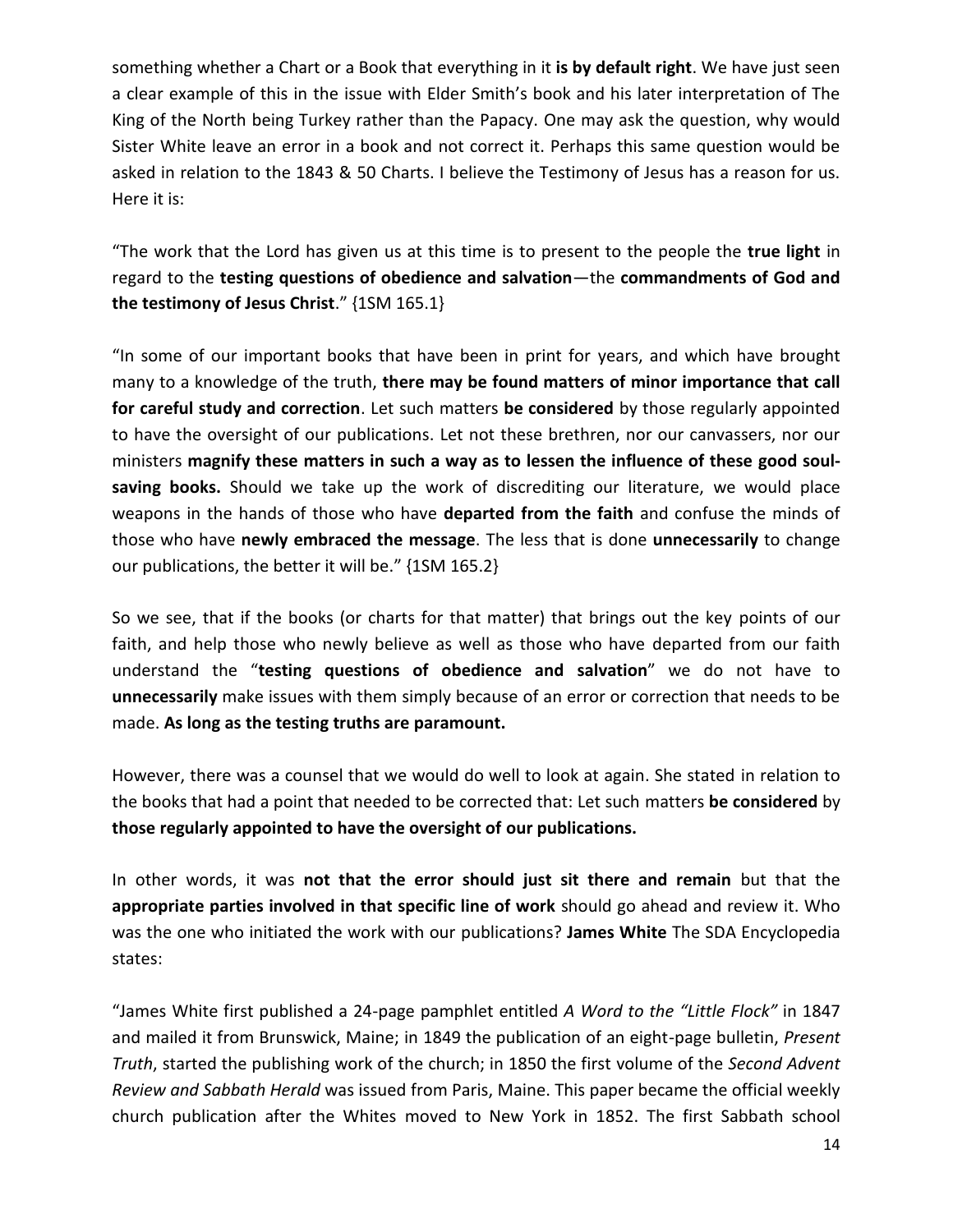lessons were written by James White as he traveled from Rochester, New York, to Bangor, Maine, in 1852."

And if Elder White was the one whom God used to help get the publishing work started, he certainly had the right to be amongst those to review the charts and see if there were any errors or corrections that needed to be is not a wonder therefore that the1863 Chart came to pass without the 2520 on it, yet every vital landmark was on it as was on the 1843 & 50 Charts.

Keep in mind there were no rebukes recorded for it neither from the Prophet of the Lord or the pioneers. Here, to the left is a copy of the 1863 Chart. Notice the 3 Angel's The Sanctuary and the 2300 Days, as well as the Commandments of God are all there and we were clearly told that these constituted **our Landmarks**.

#### **The Use of Other Charts**

Did Sister White advocate the use of Charts outside of the 1843 & 50 Charts? Yes, notice:

"You have given much study to the matter of how to make the truth interesting, and the **charts you have made** are in perfect accord with the work to be carried forward. These charts are object lessons to the people. **You have put intensity of thought into the work of getting out these striking illustrations**. And they have a marked effect as they are presented to the people in vindication of truth. The Lord uses them to impress minds. **Instruction has been given me clearly and distinctly that charts should be used in the presentation of truth**. And these illustrations should be made still **more impressive** by words showing the importance of obedience. " *Letter* 51, 1902. {Ev 203.2}

Prophecies Taught by Simple, Inexpensive Charts.**—"**The use of charts is most effective in explaining the prophecies relating to the past, the present, and the future. **But we are to make our work as simple and inexpensive as possible**. The truth is to be explained in simplicity. **In no case are we to follow the example [BEGIN P.204] of outward display set by the world**."*Manuscript* 42, 1905. {Ev 203.3}

There is no sin or error in the 1863 Chart and you and I can make charts today even though they are not an exact replica of the 1843 & 50 charts.

The key is having the "**Landmarks" represented**, and we have studied what those landmarks were.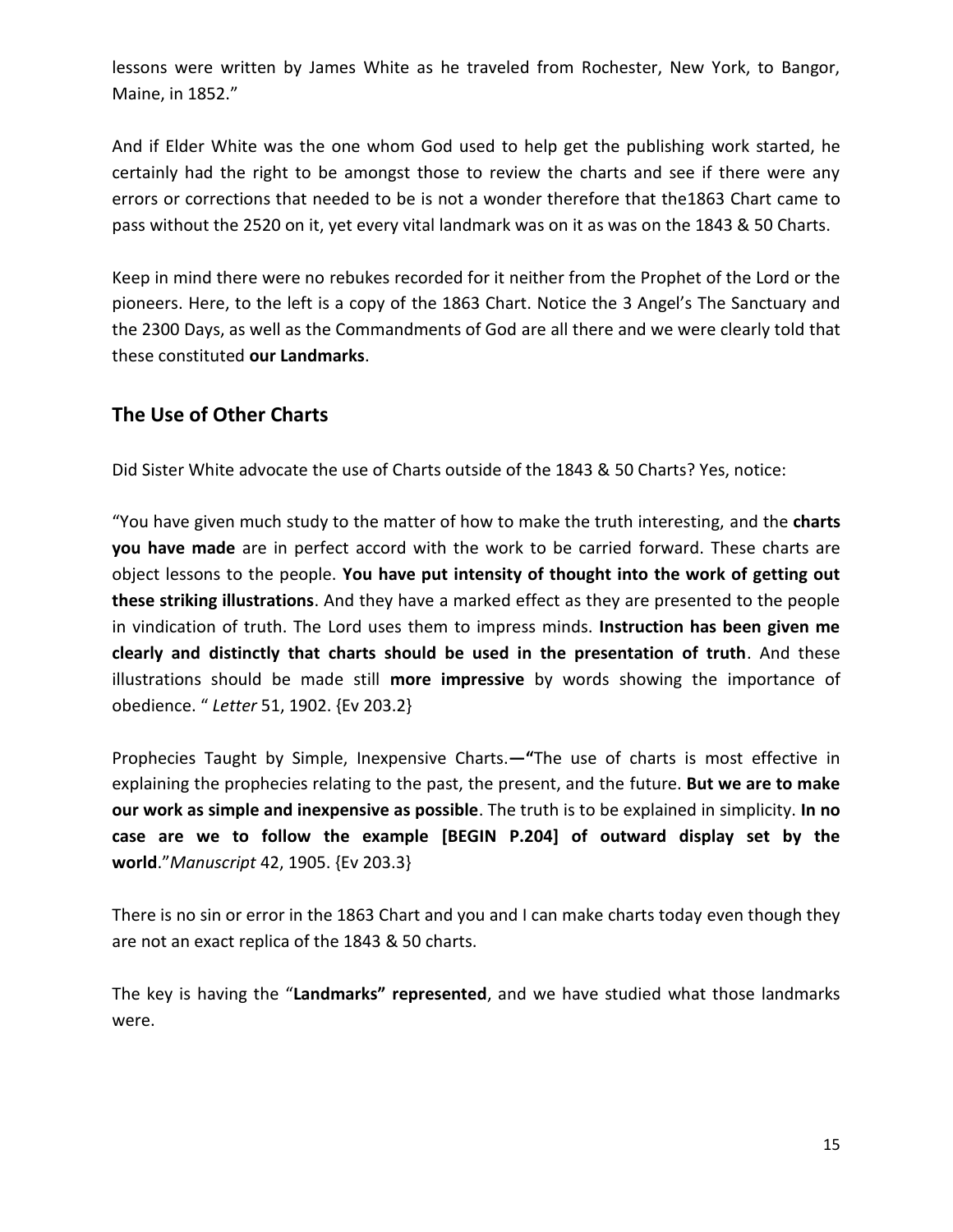# **Understanding Our History/2300 Days**

There are some who think that the only way we can truly understand our History and how the Lord has led us, is through an understanding of the 2520. Is this true?

"I saw the necessity of the messengers, especially, watching and checking fanaticism wherever they might see it rise. **Satan is pressing in on every side**, and unless we watch for him, and have our eyes open to his devices and snares, and have on the whole armor of God, the fiery darts of the wicked will hit us. There are many precious truths contained in the Word of God, but **it is**  *"present truth"* **that the flock needs now**. I have seen the danger of the messengers **running off from the important points of present truth, to dwell upon subjects that are not calculated to unite the flock and sanctify the soul**. Satan will here. . ."

This is such CLEAR LANGUAGE, there is no **mentioning** or **inferring** to the 2520, yet we are told that we can get a "**perfect**" understanding of the "**past**" Advent Movement and understand our "**present**" position and the "**glorious future**" through an understanding of the **2300 days**.

Yet some persist in believing that the only way we can understand the 2300 days is through the 2520 as Miller did. Is this true? **NO!!!!!!!**

First of all the Early Writings quote should be enough, but if you remember that book by Uriah Smith, it taught the 2300 days prophecy, and was strongly advocated by the prophet of the Lord. Notice again:

"Those who are preparing to enter the ministry, who desire to become successful students of the prophecies, will find Daniel and the Revelation an **invaluable help**. They need to understand this book. **It speaks of past, present, and future, laying out the path so plainly that none need err therein.** Those who will diligently study this book will have no relish for the cheap sentiments presented by those who have a burning desire to get out something new and strange to present to the flock of God. The rebuke of God is upon all such teachers. They need that one teach them what is meant by take every possible advantage to injure the cause." {EW 63.1}

"But such subjects as the **sanctuary**, **in connection with the 2300 days**, the **commandments of God and the faith of Jesus**, are **perfectly calculated** to explain the **past Advent movement** and show what our **present position is**, **establish the faith of the doubting**, and **give certainty to the glorious future**. These, I have frequently seen, were the **principal subjects** on which **the messengers should dwell."** {EW 63.2}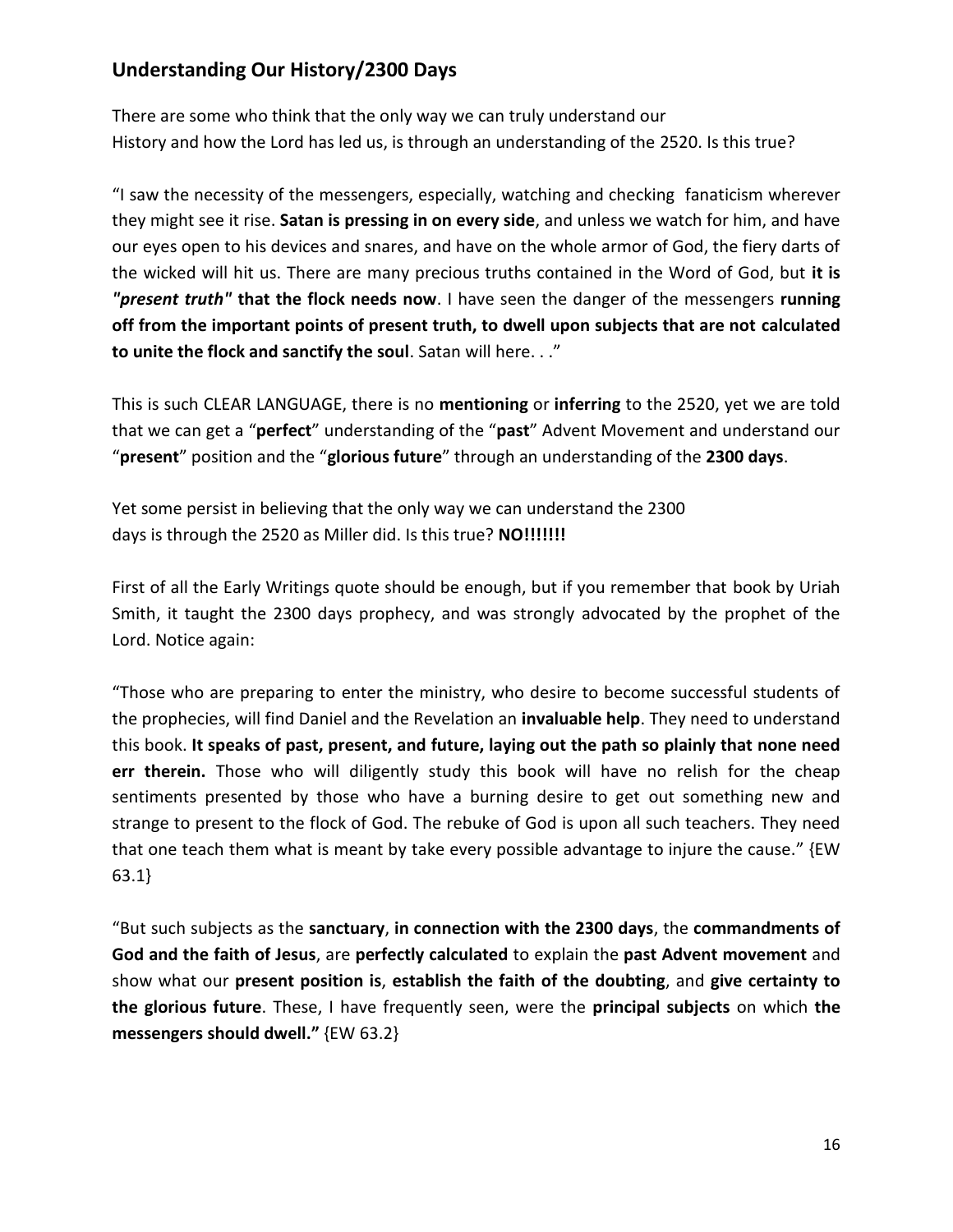This is such CLEAR LANGUAGE, there is no **mentioning** or **inferring** to the 2520, yet we are told that we can get a "**perfect**" understanding of the "**past**" Advent Movement and understand our "**present**" position and the "**glorious future**" through an understanding of the **2300 days**.

Yet some persist in believing that the only way we can understand the 2300 days is through the 2520 as Miller did. Is this true? **NO!!!!!!!**

First of all the Early Writings quote should be enough, but if you remember that book by Uriah Smith, it taught the 2300 days prophecy, and was strongly advocated by the prophet of the Lord. Notice again:

"Those who are preparing to enter the ministry, who desire to become successful students of the prophecies, will find Daniel and the Revelation an **invaluable help**. They need to understand this book. **It speaks of past, present, and future, laying out the path so plainly that none need err therein.** Those who will diligently study this book will have no relish for the cheap sentiments presented by those who have a burning desire to get out something new and strange to present to the flock of God. The rebuke of God is upon all such teachers. They need that one teach them what is meant by godliness and truth. **The great, essential questions which God would have presented to the people are found in Daniel and the Revelation.** There is found **solid**, **eternal truth for this time**. Everyone needs the light and information it contains." {1MR 61.2}

But there's more, notice this quote:

"I feel deeply over our present situation. We must now do a work that should have been done long ago. **We must do as the Lord directed Moses to do when the children of Israel, having crossed the desert, were encamped on the borders of Jordan.** Moses was bidden to **rehearse to them all the dealings of the Lord to them during their journeyings through the wilderness**. The record of this rehearsal is found in the book of Deuteronomy. {17MR 344.3}

"The record of the experience through which the people of God passed in the early history of our work must be **republished**. Many of those who have since come into the truth are ignorant of the way in which the Lord wrought. The experience of **William Miller and his associates**, of Captain Joseph Bates, and of other pioneers in the Advent message, should be kept before our people. **Elder Loughborough's book should receive attention**. Our leading men should see what can be done for the **circulation of this book**. 345{17MR 344.4}

This was written in 1905, and Sister White was referring to the book "**The Great Second Advent Movement, it's Rise and Progress**" by **J.N. Loughborough**. This is a most excellent book!!!!!! Interestingly enough while this book gives an incredible account about William Miller and his associates and their teachings on the 2300 days prophecy, **he never mentions once in the**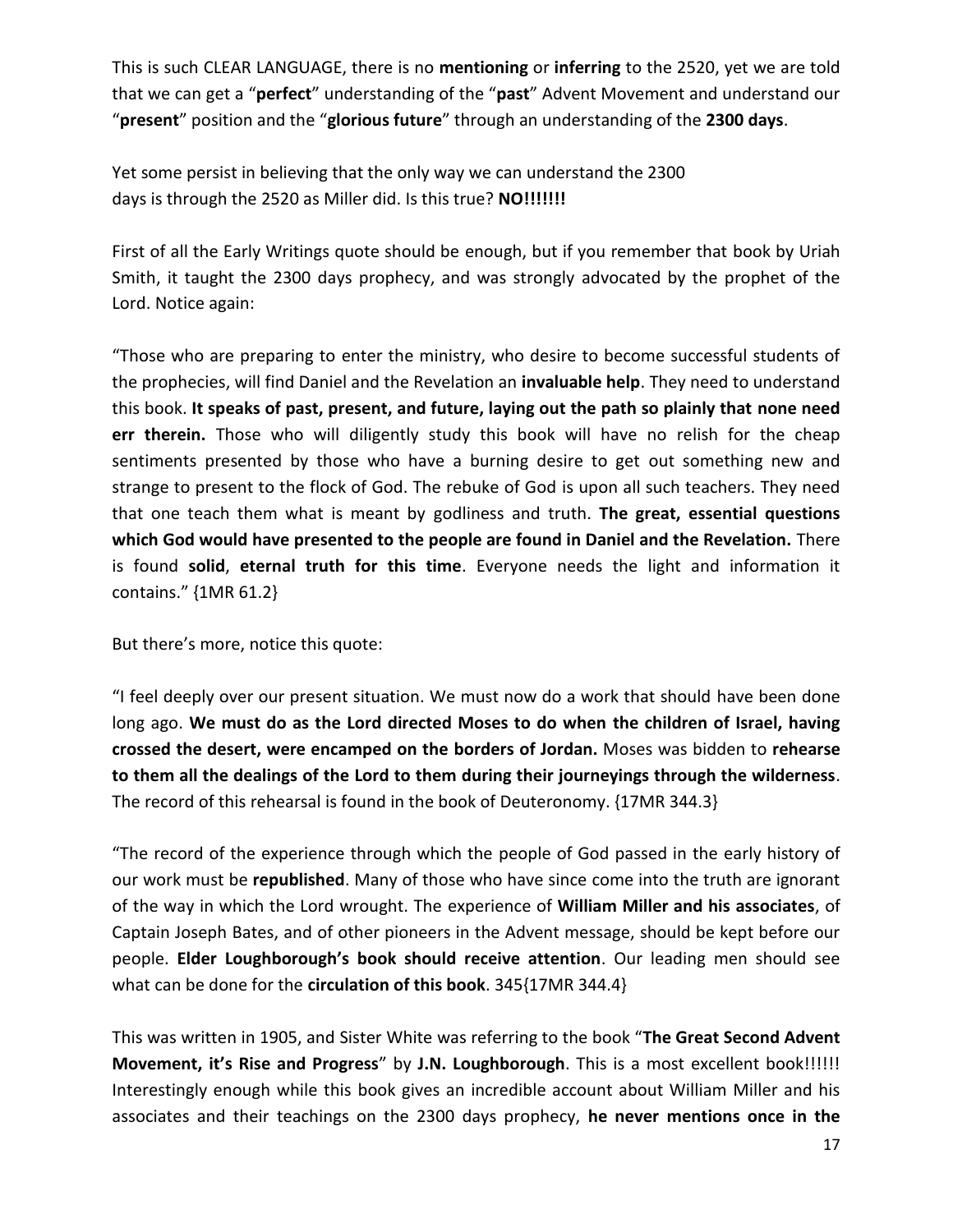**entire book the 2520 prophecy**. Yet this book is endorsed like Uriah's Smith to give an accurate account of our past movement and more specifically the 2300 days prophecy. I would also recommend **J.N. Andrews** book "**The judgment, it's events and their order**" it is a most phenomenal explanation of the 2300 day prophecy using total scripture.

#### **But What About the Accurate Dates?**

One of the greatest reasons for individuals to advocate the 2520 is what appears to be it's accurate line up of prophetic events and the dates to go along with it.

How accurate are these?

**"They gather together a mass of Scripture, and pile it as proof around their asserted theories.**  This has been done **over and over again** during the past **fifty years."** {CW 32}

Here, there were individuals who tried to disrupt the present light of the movement by compiling scripture upon scripture to prove their points. While I do not ascribe this direct quote to the 2520 movement, **there is a powerful principle that we must pay attention to**. Just because many scriptures are used to make a point and they seem to "**add up**" does not automatically mean they are right. **Plausibility does not automatically mean reality**. Simply because dates add up does not mean they are to be received as Prophetic Inspiration. The Bible is clear that there is a way that seems right unto a man, but the end thereof are the ways of death. Proverbs 14:12/16:25. There are scriptures that are hard to be understood and can be wrested. 2nd Peter 3:16

As stated in the Review and Herald article on the topic of the 2520:

#### "**those who imagine that such a thing exists, and are puzzling themselves over the adjustment of its several dates, are simply beating the air."**

I believe a very faithful study of the context has already been posted on this document through the Review and Herald article.

## **What about the Prophetic Period "s"?**

Another question many ask who support the belief that Sister White endorsed the 2520 is by the statement she makes in reference to a term she uses called "prophetic periods" Notice:

"Those faithful, disappointed ones, who could not understand why their Lord did not come, were not left in darkness. Again they were led to their Bibles to search the prophetic periods. The hand of the Lord was removed from the figures, and the mistake was explained. They saw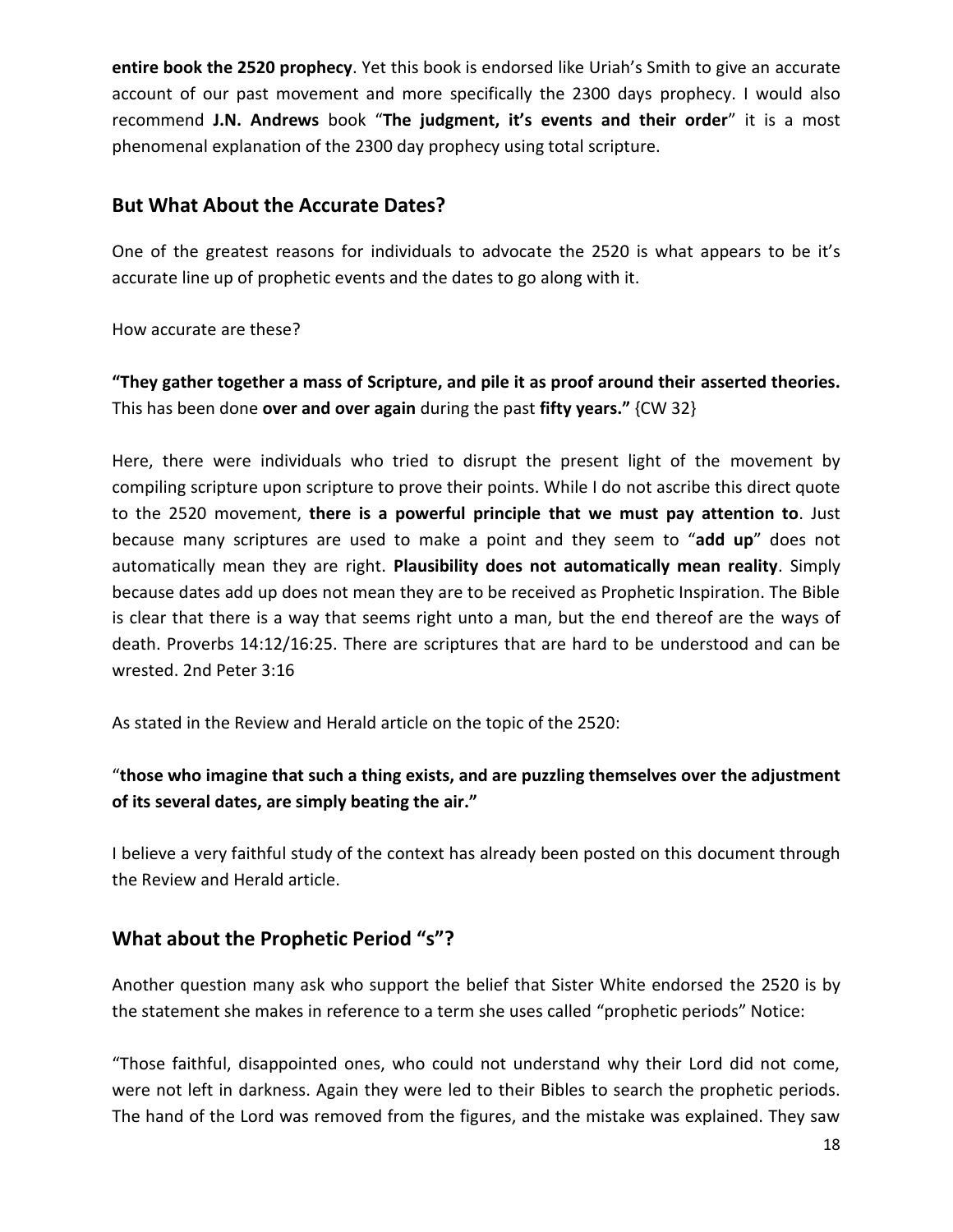that the **prophetic periods** reached to 1844, and that the same evidence they had presented to show that the **prophetic periods closed in 1843**, **proved that they would terminate in 1844.**  Light from the word of God shone upon **their position**, and they discovered a tarrying time.--If the vision tarry, wait for it.--In their love for Jesus' immediate coming, they had overlooked the tarrying of the vision, which was calculated to manifest the true waiting ones. Again they had **a point** of [BEGIN P.139] time. Yet I saw that many of them could not rise above their severe disappointment, to possess that degree of zeal and energy which had marked their faith in 1843. {1SG 138.1}

As a result of Sister White mentioning the word period (singular) instead of periods (plural), it is claimed that she must be "endorsing" the 2520 prophecy.

First of all there are several things to consider.

- 1) She makes it clear that **they** reviewed the periods that lead to 1844 which was the 2,520 that **they** firmly believed in at that time, as well as the 2,300 days. She's giving an account of what **they** did, but that does not mean **they were right**.
- 2) But what is the time prophecy that the Spirit of Prophecy **clearly recognizes** lead to 1844?

"Our calculation of the **prophetic time** was so simple and plain that even **children could understand it**. From the date of the decree of the king of Persia, found in Ezra 7, which was given in 457 before Christ, **the 2300 years** of Daniel 8:14 were supposed to terminate with 1843. Accordingly we looked to the end of this year for the coming of the Lord. We were sadly disappointed when the year entirely passed away, and the Savior had not come." {CET 49.2}

"It was not at first perceived that if the decree did not go forth at the beginning of the year 457 B. C., **the 2300 years** would not be completed at the close of 1843. But it was ascertained that the decree was given near the close of the year 457 B. C., and therefore the **prophetic period**  must **reach to the fall of the year 1844**. Therefore the vision of time did not tarry, though it had seemed to do so. We learned to rest upon the language of the prophet: "The **vision** is yet for an appointed time, but at the end it shall speak, and not lie: though it tarry, wait for it; because it will surely come, it will not tarry." Habakkuk 2:3. {CET 50.1}

"God tested and proved His people by the passing of the **time** in 1843. The mistake made in reckoning the **prophetic periods** was not at once discovered, even by learned men who opposed the views of those who were looking for Christ's coming. Scholars declared that Mr. Miller was right in his calculation of **the time**, though they disputed him in regard to the event that would crown that **period**. But they, and the waiting people of God, were in a common error on the question of time." {CET 50.2}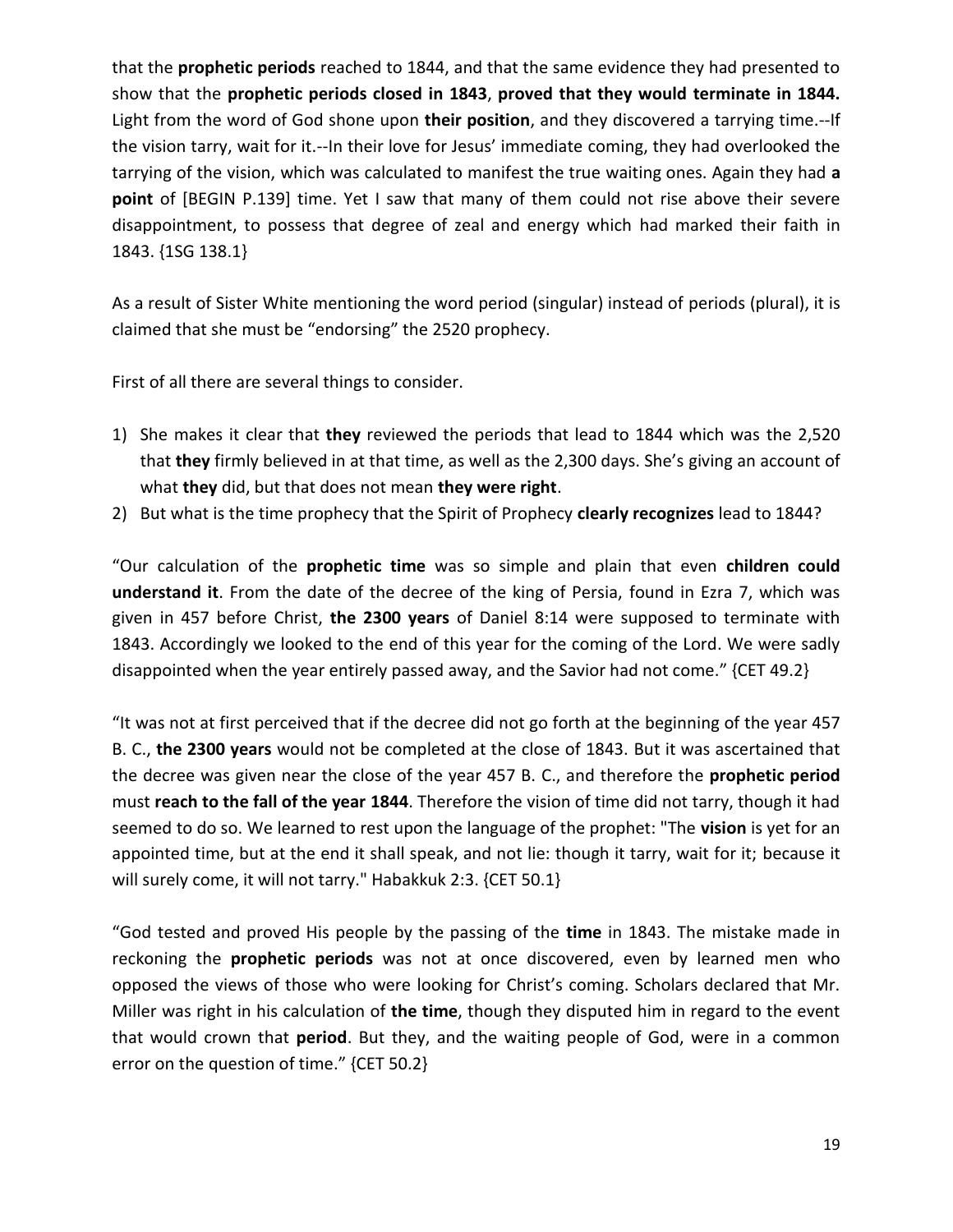"Those who had been disappointed were not long left in darkness; for in searching the **prophetic periods** with earnest prayer the error was discovered, and the tracing of the **prophetic pencil** down through the joyful expectation of the coming of Christ, the apparent tarrying of the vision had not been taken into account, and was a sad and unlooked-for surprise. Yet this very trial was necessary to develop and strengthen the sincere believers in the truth." {CET 50.3}

Here we see, that the time prophecy that lead to 1844 but was mistaken in reference to 1843 was the **2300 days**. This is **clearly pointed out in all the writings of the Spirit of Prophecy**. Notice the interchangeability between the **t**erms "**prophetic period**" and "**prophetic periods**". Yet she is clearly referring to the 2300 day prophecy.

Now some will say, but she speaks of prophetic periods as if there was more than one prophecy being reviewed. (By the way there were other prophecies reviewed that led to 1844 that the pioneers studied. James White several times republished an article by Joseph Bates that showed that the 2300,2520, 2450, and 6,000 years all ended in 1844) There were many prophecies they reviewed that today we know were not legitimate prophecies. But Notice:

William Miller states in a study:

"Also from the fact of the accomplishment of the 70 weeks, which is **a part of the vision**, and which 70 weeks began 457 years before the birth of Christ, from the giving of the commandment to Ezra the scribe by Artaxerxes king of Persia, to go up to build Jerusalem or the walls thereof, (for the temple was built long before in the reign of Cyrus) unto the sufferings and death of Christ was **490 years**, which is the seventy weeks. I have the testimony, also of all the writer on the prophecies on this point. The next thing which I shall attempt to prove is, **the time when these 2300 years began: for without this, we may search in vain for the end."** {Evidences from Scripture and History of the Second Coming of Christ About the Year A. D. 1843, and of His Personal Reign of 1000 Years. WM}

To establish the 2300 day prophecy, required a study of knowing where it began, and the only way to do that biblically was to review the 490 day prophecy and all prophecies connected with it i.e.: 1260, 1290, 1335.

Now the only prophecies that actually caused God's people to arrive in 1843 that **the Spirit of Prophecy recognizes** is the 1335 which actually ended in 1843 and the 2300 days that was thought to have been ended in 1843 but in actuality ended in 1844. **Anything outside of that would be mere speculation from the standpoint of the writings of Sister White.** As we have seen in the previous points in this study, Sister White does not acknowledge at all the 2520 and makes statements that refute it like the quote in Great Controversy 351 quote. Notice again: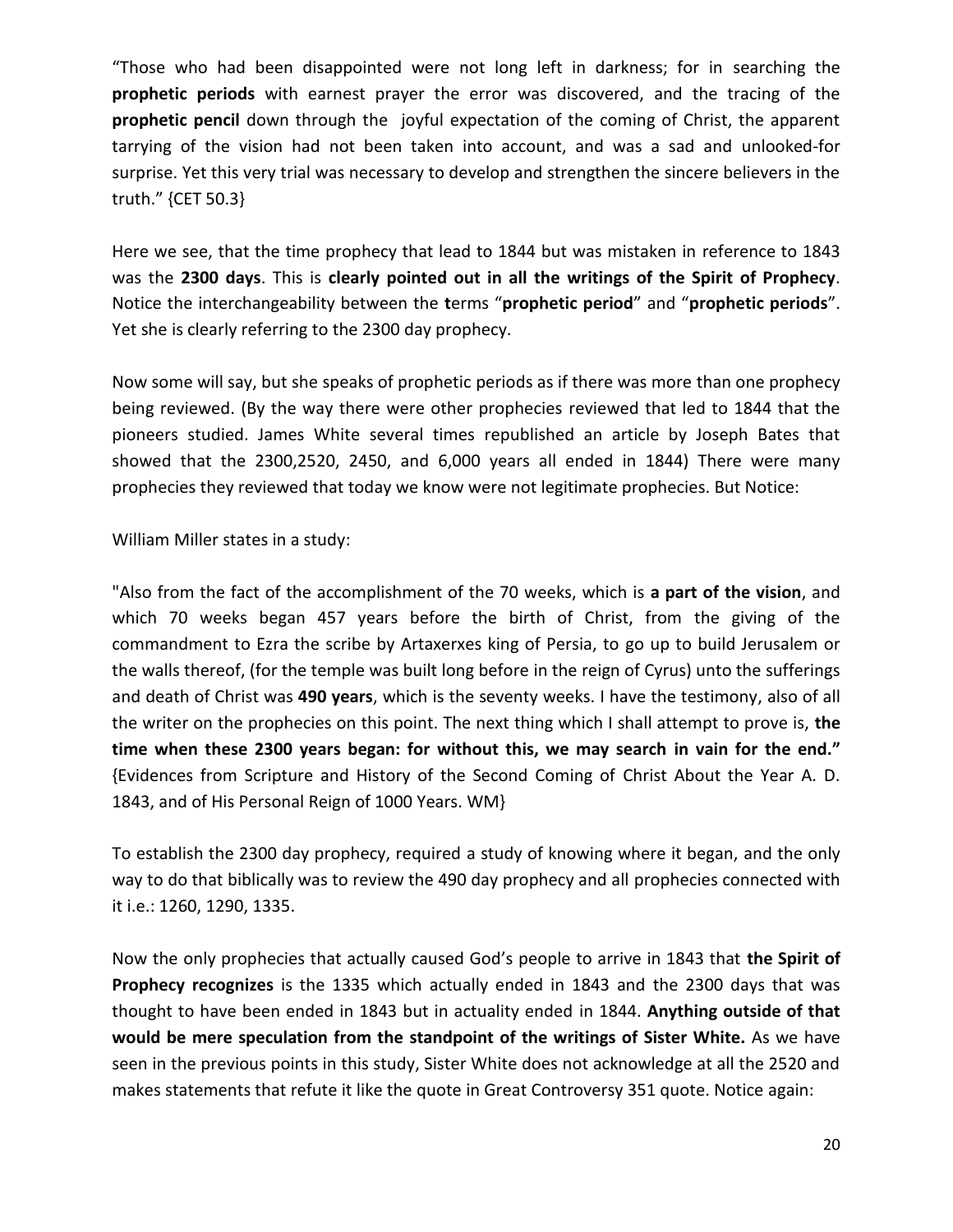"The experience of the disciples who preached the "gospel of the kingdom" at the first advent of Christ, has its counterpart in the experience of those who proclaimed the message of his second advent. As the disciples went out preaching, "The time is fulfilled, the kingdom of God is at hand," so Miller and his associates proclaimed that the **longest and last prophetic period**  brought to view in the Bible was about to expire, that the Judgment was at hand, and the everlasting kingdom was to be ushered in. The preaching of the disciples in regard to time was based on the seventy weeks of Daniel 9. **The message given by Miller and his associates announced the termination of the 2300 days of Dan. 8:14**, of which **the seventy weeks form a part**. The preaching of each was based upon the fulfillment of a different portion of the same great prophetic period." {GC88 351.1}

#### **The Message from 1840-44**

Another question many who advocate the 2520 is about the statements from Sister White in relation to "all" the messages that was given from 1840-1844 are to be repeated. Notice:

**"All** the messages given from 1840-1844 are to **be made forcible now**, for there are many people who have lost their bearings. The messages are to go to all the churches." {21MR 437.1}

This statement is quite simple to deal with when we consider some of the above statements from this same article. Notice:

"The truth, **present truth for this time**, will be meat in due season. Let plain, **authoritative truth** be presented with decided assurance and **in the spirit of love and kindness**, that the Holy Spirit's power may give force to the words spoken. You are surely where many souls have become confused. But Christ has promised, "Lo, I am with you alway, even unto the end." We are to claim this promise. The Lord is not asleep or indifferent to our faith, and He will give knowledge and grace to all who will humble their hearts before Him." {21MR 436.4}

The context of the entire article is dealing with issues that was happening amongst the brethren at Battle Creek wherein self confidence and souls being lifted unto vanity was taking place. This experience was blinding them to the reality of the signs of the time and time was almost finished. As you see in the paragraph above the brethren were encouraged to receive "present truth" as meat in due season. What did inspiration make plain what is present truth? Notice:

"But such subjects as the **sanctuary**, **in connection with the 2300 days**, the **commandments of God and the faith of Jesus**, are **perfectly calculated** to explain the **past Advent movement** and show what our **present position is**, **establish the faith of the doubting**, and **give certainty to the glorious future**. These, I have frequently seen, were the **principal subjects** on which **the messengers should dwell.** {EW 63.2}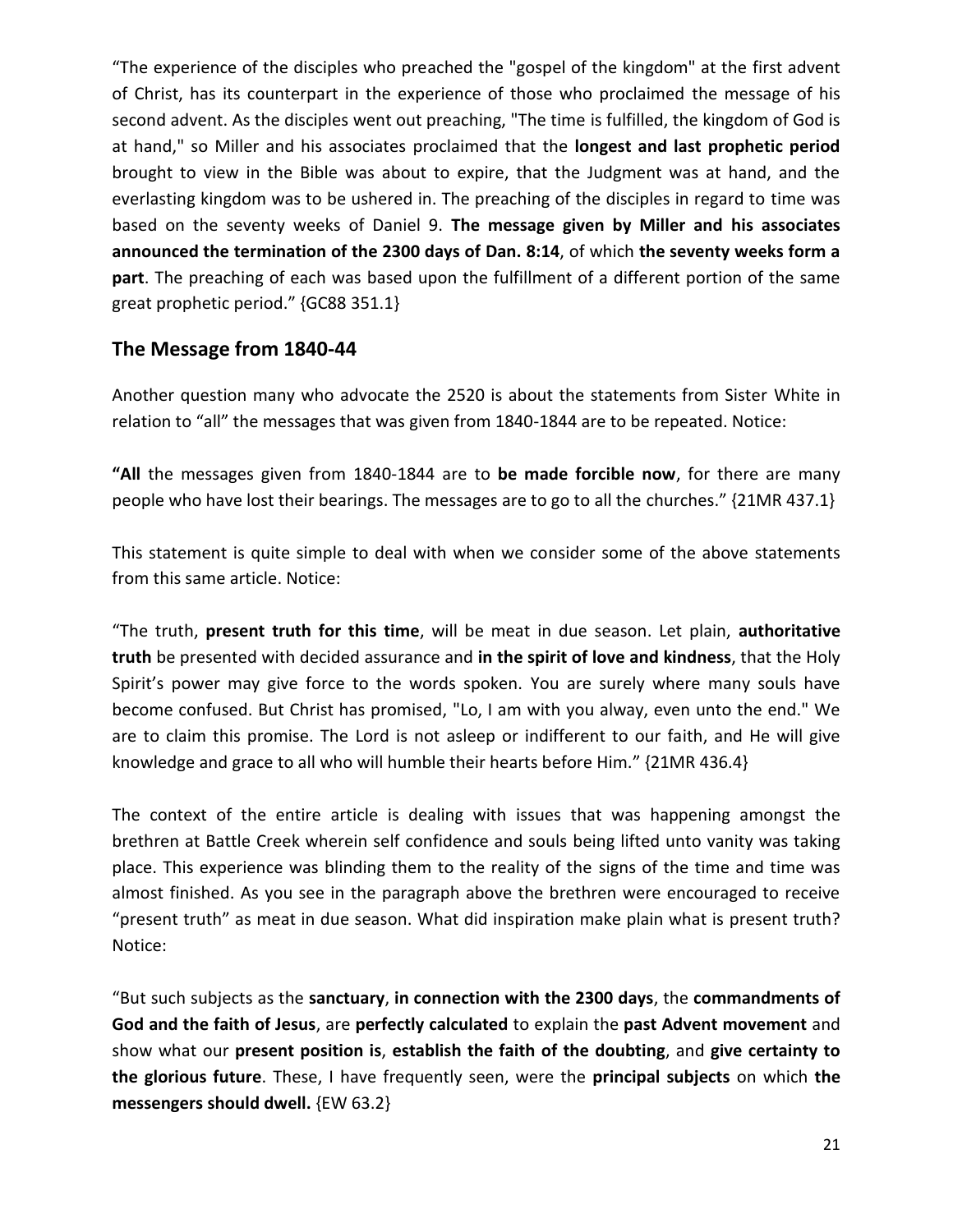So we see clearly what is Present Truth for this time and the effect it will have upon the heart of the receiver. By no means is the 2520 mentioned at all. To assume so would be adding to inspiration.

In addition to this, notice these points as well:

1) The earth was considered the sanctuary 1840-1844 (which today we know is false) 2) It was originally taught that the fulfillment of Daniel 8:14 was going to take place in 1843. (which today we know is false) 3) No one was called to Keep the Commandments including the 7th Day Sabbath between 1840 & October 22nd 1844. (Which today we know is the testing issue with the Mark of the Beast)

My point is very simple: you have to read the statement in context. When it says all the messages from 1840-44 it simply means the messages that was indeed "**present truth**" which was the **Sanctuary in connection with the 2300 days** and the **First angels message** as well as the **Second angels message** of calling individuals out of Babylon. Ultimately leading to the **Third Angel's message** which makes a complete Gospel Message. The **Loud Cry** Message of Revelation 18 is non other than a declaration and demonstration of these **same messages** with Great "Swelling" Power as a result of the Latter Rain. **(LDE 201, 202)**

## **Ellen White's Silence on the 2520**

If the 2520 was present truth or a testing truth, why is Sister White so silent on a subject when today it creates so much controversy. Consider these points from Sister White:

**"Every error is sin**, and every sin has its origin with Satan. Wrong practices have blinded the eyes and blighted the perceptive faculties of men and women. We need now to be guarded on every point. . . ." {TDG 163.3}

"Those who have any connection with God's work in any of our institutions must have a connection with God, and must be committed to do right under all circumstances, that they may know where they will be found in the day of trial. **No one** connected with the sacred work of God can remain on **neutral ground**. If a man is **divided**, **undecided**, **unsettled**, until he is sure that he will lose nothing, he shows that he is a man God cannot use. But many are working in this line. They have not been appointed by God, or else they have decidedly failed to be worked by the mighty agency of the Holy Spirit." {TM 403.2}

"The Lord will use educated men if their supposed knowledge does not lead them to desire to work the Holy Spirit, and to seek to teach the Lord that human policy is better than divine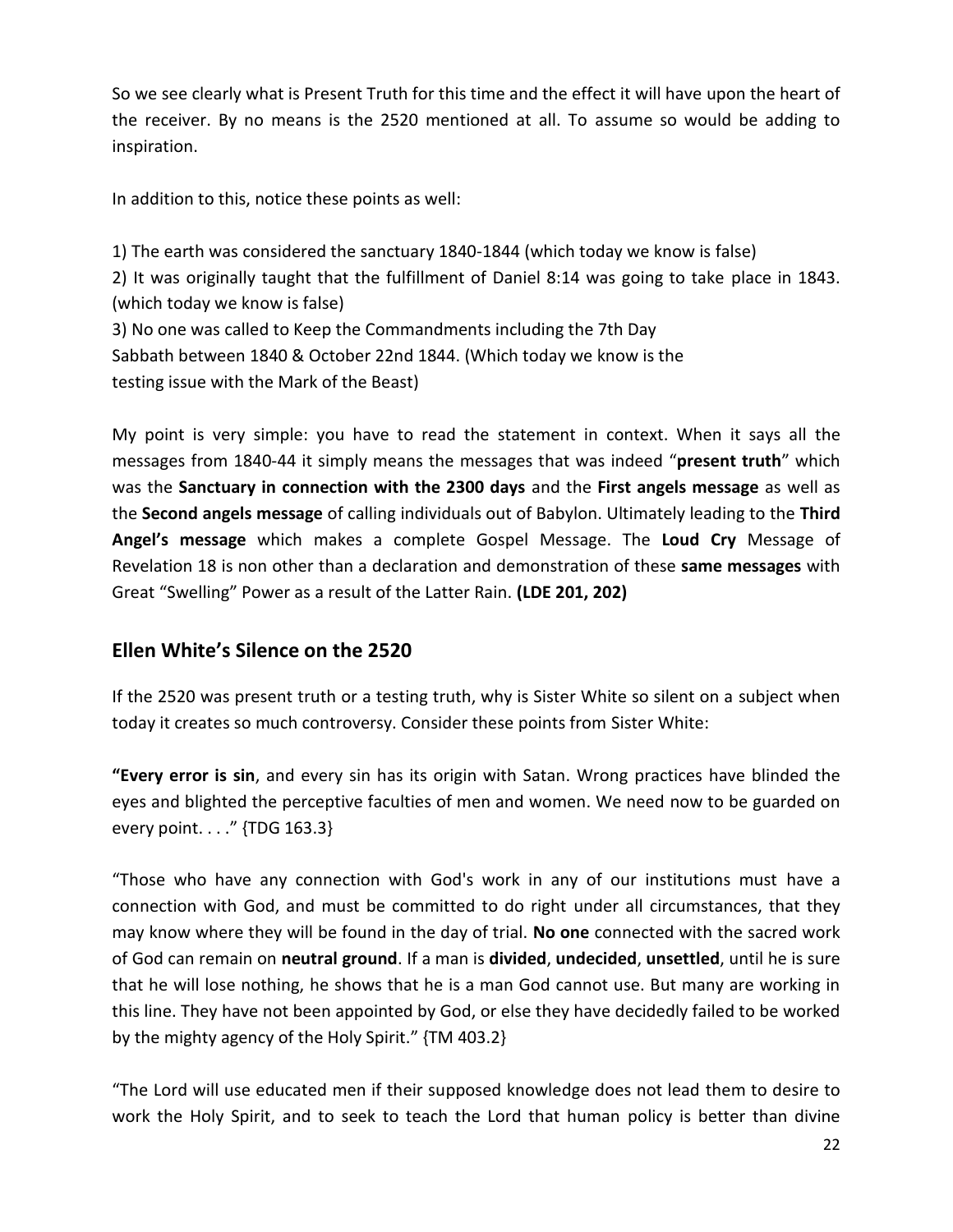plans, because it accords better with popular opinion. Everyone in God's service is under bonds to stand forth boldly and meet prejudice, opposition, and human passion. They must ever remember that they are God's servants, and in His service.

Those who receive and believe in Jesus are not to wear any man's yoke, neither are they to be **non-committal** in regard to where they stand. A fierce conflict is raging between two powers,- the power of light and the power of darkness. This conflict has a vital interest for the people of God. The question that is asked us is, Who will stand on the Lord's side? **You cannot remain neutral**, and yet be Christ's followers, His faithful servants. {SpTB02 44.2}

"In the early days of the message, when our numbers were few, we studied diligently to understand the meaning of many Scriptures. At times it seemed as if no explanation could be given. My mind seemed to be locked to an understanding of the Word; but when our brethren who had assembled for study came to a point where they could go no farther, and had recourse to earnest prayer, the Spirit of God would rest upon me, and I would be taken off in vision, and be instructed in regard to the relation of Scripture to Scripture. These experiences were repeated over and over again. Thus many truths of the third angel's message were established, point by point. {3SM 38.2}

"Think you that my faith in this message will ever waver? **Think you that I can remain silent, when I see an effort being made to sweep away the foundation pillars of our faith?"** {3SM 38.2}

With all of these references, it's unfortunate that while Sister White has said absolutely nothing about the 2520, individuals would say she endorsed it. If it is truth she would have clearly confessed it, not deduce, or infer, or make indirect summations to it as the advocates of the 2520 are doing. Most importantly, she would not hold a neutral position.

## **A Bold Statement**

"God sent His **angel** to move upon the heart of a farmer who had not believed the Bible, to lead him to search the prophecies. **Angels of God repeatedly visited that chosen one, to guide his mind and open to his understanding prophecies which had ever been dark to God's people.**  The commencement of the chain of truth was given to him, and he was led on to search for link after link, until he looked with wonder and admiration upon the Word of God. He saw there a perfect chain of truth." {Early Writings Pg 229}

Here is a statement from a prominent speaker of the 2520 commenting on EW 229:

Now who was "His angel" that God sent to William Miller?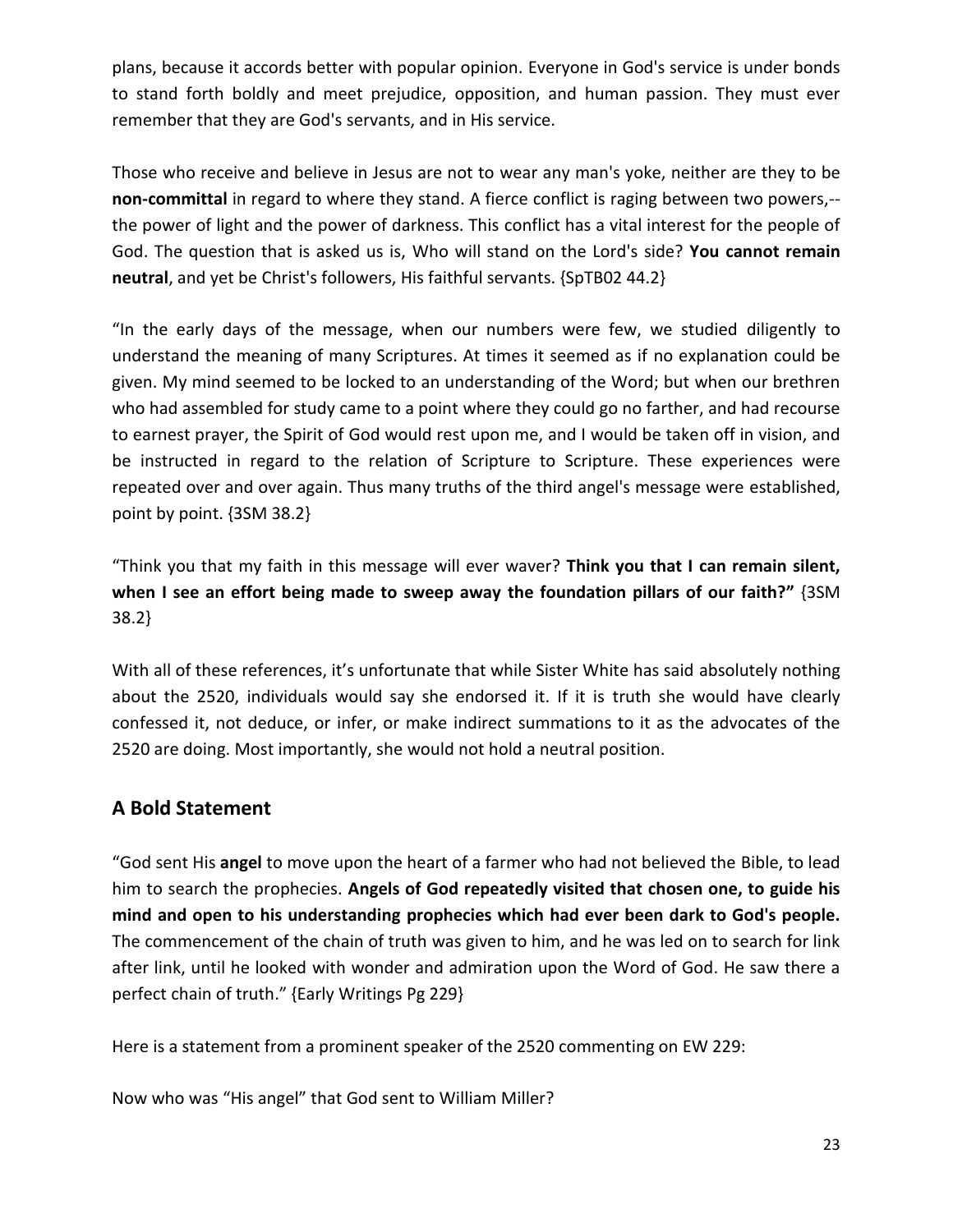"The words of the angel, "I am Gabriel, that stand in the presence of God," show that he holds a position of high honor in the heavenly courts. When he came with a message to Daniel, he said, "There is none that holdeth with me in these things, but Michael [Christ] your Prince." Daniel 10:21. Of **Gabriel** the Saviour speaks in the Revelation, saying that "He sent and signified it by His angel unto His servant John." Revelation 1:1." {Desire of Ages Pg 99}

According to the Spirit of Prophecy God sent Gabriel to William Miller **just as he sent him to give light and understanding to Daniel and John on the visions they received**. What was the commencement of the chain of truth that Gabriel gave to him?

This statement could not be true. If it was Gabriel that came to William Miller as the writer here proposes and brought forth revelations to him **in the same vain as Daniel and John,** then we must conclude that William Miller had the **Spirit or Gift of Prophecy**. For Revelation 1:1 & 2. Directly connected with the "Revelations" that Gabriel brought, the Bible Calls it the Testimony of Jesus which is the **Spirit of Prophecy**, which is given to the Prophets. **Revelation 12:17/19:10/22:9**

It is a fact that the Spirit of Prophecy was not active during the time of William Millers Preaching. For to have the Spirit of Prophecy you must also have THE LAW!!!!! Notice:

#### Prov. 29:18

Where *there is* no **vision**, the people perish: but he that keepeth **the law**, happy *is* he.

#### Lam. 2:9

Her gates are sunk into the ground; he hath destroyed and broken her bars: her king and her princes *are* among the Gentiles: the **law** *is* **no** *more*; **her prophets also find no vision** from the LORD.

Clearly we can see that the Spirit of Prophecy which Revelation 1:1 & 2 is where we find the working of Gabriel to bring the "visions" to God's Prophets could not even take place until once again the people were honoring God's Holy Law. As we all know William Miller (though ignorantly) did not honor God's Law.

We have the promise that Angels will visit, guide and teach us as well. Notice:

"Church members, young and old, should be educated to go forth to proclaim this last message to the world. If they go in humility, angels of God will go with them, **teaching them** how to lift up the voice in **prayer**, how to raise the voice in **song**, and how to **proclaim the gospel message for this time**." (Messages to Young People, 217.) {Pr 258.3}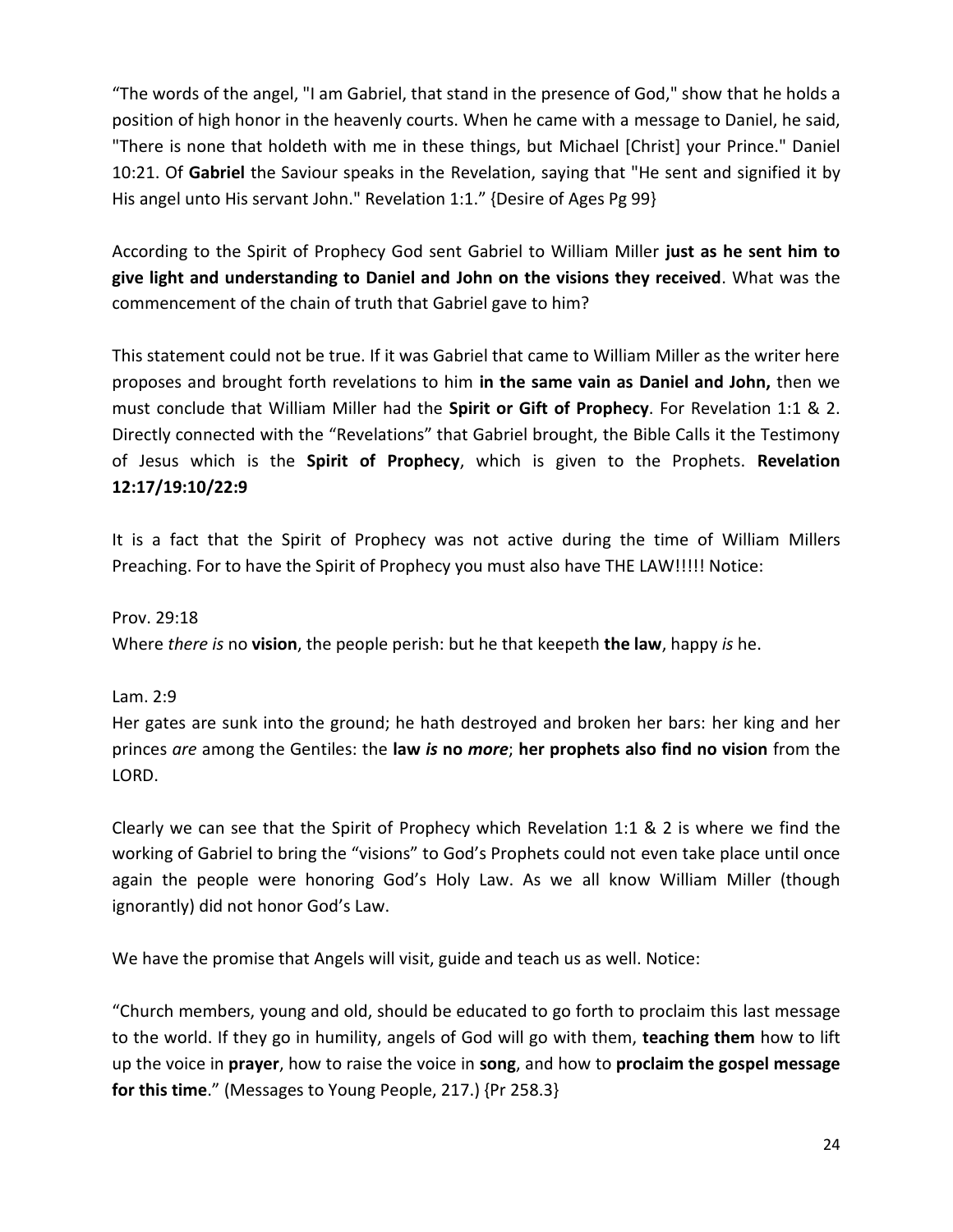"...angels will guide the footsteps of those **workers** who will allow the Holy Spirit to sanctify their tongues and refine and ennoble their hearts." {AA 109.2}

"Parents, are you working with unflagging energy in behalf of your children? The God of heaven marks your solicitude, your earnest work, your constant watchfulness. He hears your prayers. With patience and tenderness train your children for the Lord. All heaven is interested in your work. . . . **God will unite with you, crowning your efforts with success."** {AH 205.3}

"As you try to make plain the truths of salvation, and point the children to Christ as a personal Saviour, **angels will be by your side**. The Lord will give to fathers and mothers grace to interest their little ones in the precious story of the Babe of Bethlehem, who is indeed the hope of the world." {AH 205.4}

"For your soul's sake, for Christ's sake, and for the sake of others, work at home. Pray as you are not accustomed to pray. Let the heart break before God. Set your house in order. Prepare your children for the occasion. Teach them that it is not of so much consequence that they appear with fine clothes as that they appear before God with clean hands and pure hearts. Remove every obstacle that may have been in their way--all differences that may have existed between themselves or between you and them. By so doing you will invite the Lord's presence into your homes, and **holy angels will attend you as you go up to the meeting, and their light and presence will press back the darkness of evil angels**." {CG 501.2}

"Now we find that the battlements can be reached, that God is above the ladder and is waiting with arms outstretched to help every soul who will come into the everlasting kingdom of our God. Praise His holy name! Ye inhabitants of the earth, praise Him! And why? Because through Jesus Christ whose long human arm encircles the race while with His divine arm He grasps the throne of the Almighty the gulf is bridged with His own body; and this atom of a world, which was separated from the continent of heaven by sin and became an island, is again reinstated because Christ bridged the gulf Christ has bridged it!"{CTr 86.5}

"Here is a soul in danger; well, God stands ready to help that soul. **All the heavenly angels will be sent to assist that soul**." Manuscript 5, 1891. {CTr 86.6}

"Let the worker for Christ remember that he is not to labor in his own strength. Let him lay hold of the throne of God with faith in His power to save. Let him wrestle with God in prayer, and then work with all the facilities God has given him. The Holy Spirit is provided as his efficiency. **Ministering angels will be by his side to impress hearts."** {COL 232.3}

Keep in mind that there were several other men who were made aware by God either through the Holy Spirit, or Angels about the Judgment Hour Message.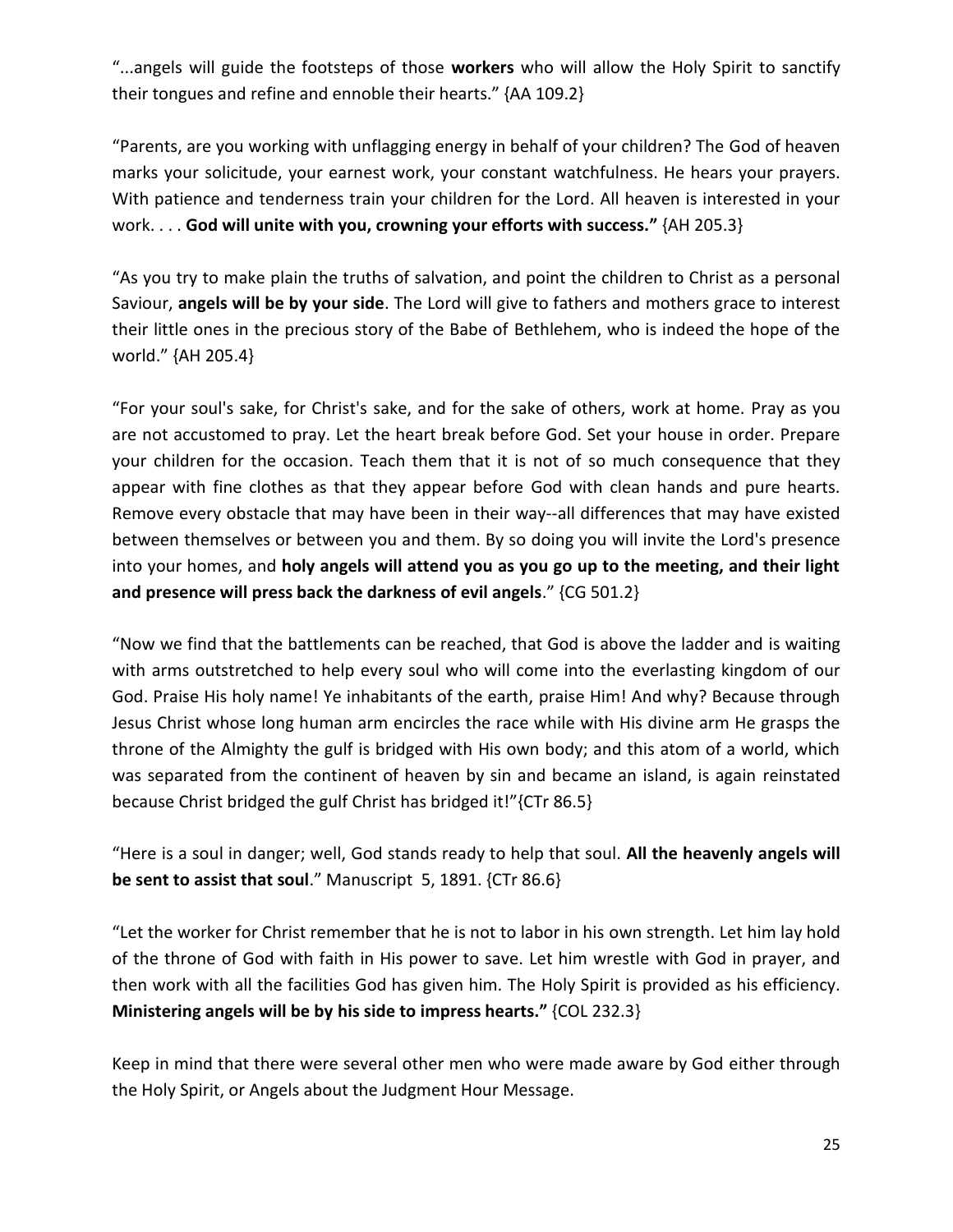Notice what J. N. Loughborough's book states about a "Farmer" who came to understand the truth about the 1st Angel's Message. (Keep in mind the Spirit of Prophecy endorses this book as showing our foundations. We quoted earlier in the article.)

#### **The Message in Germany and Russia**

"An English writer, Mourant Brock, informs us that "in Wrtemberg there was a Christian colony numbering hundreds, who looked for the speedy advent of Christ." The doctrine was proclaimed in other parts of Germany by Hengstenberg, at that time said to be the most talented theologian in Germany. {1905 JNL, GSAM 102.3}

In the Review and Herald of Dec. 13, 1892, Pastor L. R. Conradi of Germany says:- {1905 JNL, GSAM 102.4}

"Bengel, in Germany, kindled the love for the appearing of our Lord in many a heart, which led thou-sands to study the prophetic word as never before. . . . The light shone in Germany, and publications showing the application of the **twenty-three hundred days were circulated there**. A religious awakening followed, especially in Wrtemberg, and as persecution arose, hundreds of families went to Southern Russia, and there spread it among their own countrymen who had moved there many years before. As the pastors closed their churches, with very few exceptions they would hold their 'stunden' or 'hour' of meetings, in private houses, and hundreds were converted. Even at that time the Sabbath was discussed among them, but no one making a start, it was smothered.

**A Russian farmer was converted** in the 'stunden,' and then began the same work among the Russians. **This finally led to the great 'Stundist' movement of the present day, whose influence extends to the most distant corner of Siberia and the Trans-Caucassus."** {1905 JNL, GSAM 102.5}

In the Review and Herald of July 31, 1891, is a statement from Pastor Conradi respecting Brother Sch"che of Australia, who, at the time of which he speaks, was a resident of Silesia, and labored a part of the time in the interest of the home mission of Father Gosner, a noted German evangelist divine. From Brother Sch"che he gives the following respecting Kelber's book:- {1905 JNL, GSAM103.1}

"After 1836, or when Bengel's Computation had expired, there appeared in the Schweidnitz county paper a notice from the bookstore of Mr. Sommerfeldt there, concerning a book from L. Henry Kelber, concerning **the great and glad events which were to take place in the years 1843 and 1844**. The exact title of the book I do not remember. We procured the said book, and read it with a number of interested persons, with locked doors, in the year 1839-40. The book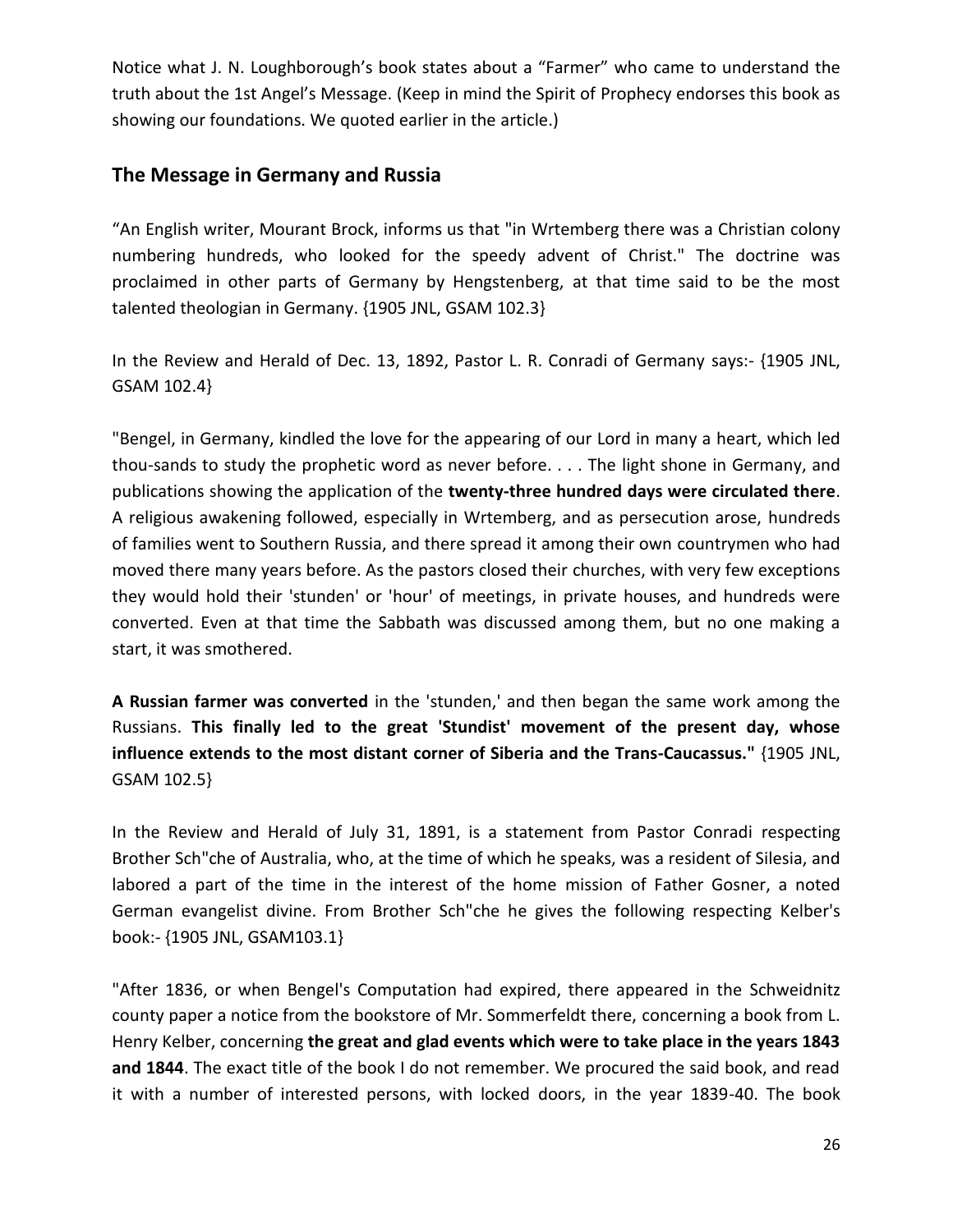showed from **Daniel**, and the **Revelation**, and **Matthew 24**, that the end was at hand, and had also a **table of computation showing how the above was reached."** {1905 JNL, GSAM 103.2}

Was this Farmer enlightened on his own, of-course not. He was led by Ministering Angels as were many others including Elder Miller. We should not make Brother Miller more than what he was. A sincere student of the scripture, who burned with a love for God and His truth and shared it relentlessly with everyone he could come in contact with. Would to God we could burn with the same fire, and yet in a balanced way. It is possible that Gabriel spoke to William Miller as well as the Farmer Elder Loughborough mentions. Gabriel came to Mary but it was not in the same manner as He came to John or Daniel.

The idea that it was Gabriel that brought the understanding to William Miller **as** he brought understanding to Daniel and John is **completely false**. William Miller was privileged to be taught of Angels, not just an Angel of truth for his time, as we have the privilege today to be taught of angels to proclaim truth for our time. I pray we can see this.

Nevertheless, the advocate of the 2520 continues with a quote from our pioneers writings and follows with his comment. Notice:

"From a farther study of the Scriptures, I concluded that the **seven times of Gentile supremacy must commence** when the Jews ceased to be an independent nation at the captivity of Manasseh, which the best chronologers assigned to B. C. **677**; that the 2300 days commenced with the seventy weeks, which the best chronologers dated from B. C. **457**; and that the 1335 days **commencing** with the taking away of the daily, and the setting up of the abomination that maketh desolate, [Dan.xii,11,] were to be dated from the setting up of the Papal supremacy, after the taking away of Pagan abominations, and which, according to the best historians I could consult, should be dated from about A. D. **508. Reckoning all these prophetic periods from the several dates assigned by the best chronologers for the events from which they should evidently bereckoned**, they all would terminate together, about A. D. 1843. I was thus brought, in 1818, at the close of my two years study of the Scriptures, to the solemn conclusion, that in about twenty-five years from that time all the affairs of our present state would be wound up" {Advent Review and Sabbath Herald, April 18, 1854 Pg 98}

There were three commencements that he specifies. The starting points of the 2520, 2300, and 1335 time prophecies. Ellen White endorses the 2520 by showing that it was one of the starting points in the chain of truth which was given Miller by Gabriel. **To say that she doesn't endorse the 2520 is to oppose her prophetic gift,** but also you must reject the light that Gabriel revealed to Miller. Where did Gabriel get his understanding of prophecy from? Jesus Christ and God the Father! So now we must call into question the Father and the Son's knowledge of prophecy. **If Miller was wrong about the 2520, then Sister White is a false prophet, Gabriel is an angel from the bottomless pit, and God the Father and God the Son are false gods!**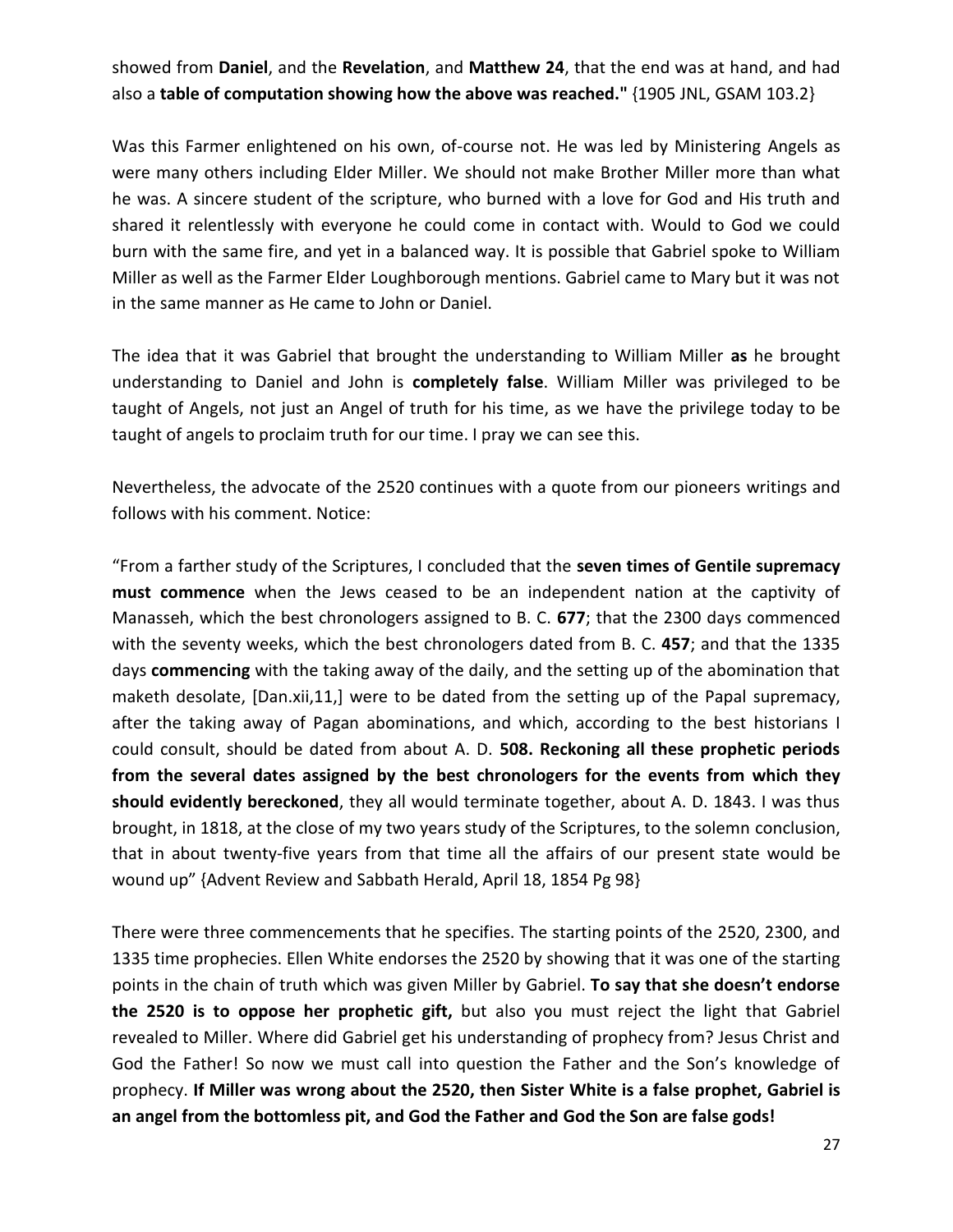This is a very bold yet **unbalanced**, **overzealous**, **unsanctified** statement. For several reasons:

1) When the issue of the **daily** came about, we know that Sister White gave several statements about it. Notice:

**"I have seen that the 1843 chart was directed by the hand of the Lord, and that it should not be altered; that the figures were as He wanted them; that His hand was over and hid a mistake in some of the figures, so that none could see it, until His hand was removed. Then I saw in relation to the daily (Daniel 8:12) that the word sacrifice was supplied by man's wisdom, and does not belong to the text, and that the Lord gave the correct view of it to those who gave the judgment hour cry.** *Early Writings*, 74,75.

Here we are told that the Lord gave the correct view of the daily to those who gave the judgment cry message. Which was definitely yet not limited to William Miller. The daily was recognized as representing Paganism.

Yet in another statement the Prophet of the Lord says:

"I have words to speak to my brethren east and west, north and south. I request that my writings shall not be used as the **leading argument** to settle questions over which there is now so much controversy. I entreat of Elders H, I, J, and others of our leading brethren, that they make no reference to my writings to sustain their views of "**the daily**." {1SM 164.1}

It has been presented to me that **this is not a subject of vital importance.** I am instructed that our brethren are making a mistake in magnifying the importance of the difference in the views that are held. **I cannot consent that any of my writings shall be taken as settling this matter**. The true meaning of "the daily" is not to be made a test question. {1SM 164.2}

I now ask that my ministering brethren shall not make use of my writings in their arguments regarding this question ["the daily"]; **for I have had no instruction on the point under discussion, and I see no need for the controversy**. Regarding this matter under present conditions, silence is eloquence. {1SM 164.3}

"The enemy of our work is pleased when a subject of **minor importance** can be used to divert the minds of our brethren from the great questions that should be the burden of our message. As **this is not a test question**, I entreat of my brethren that they shall not allow the enemy to triumph by having it treated as such. {1SM 164.4}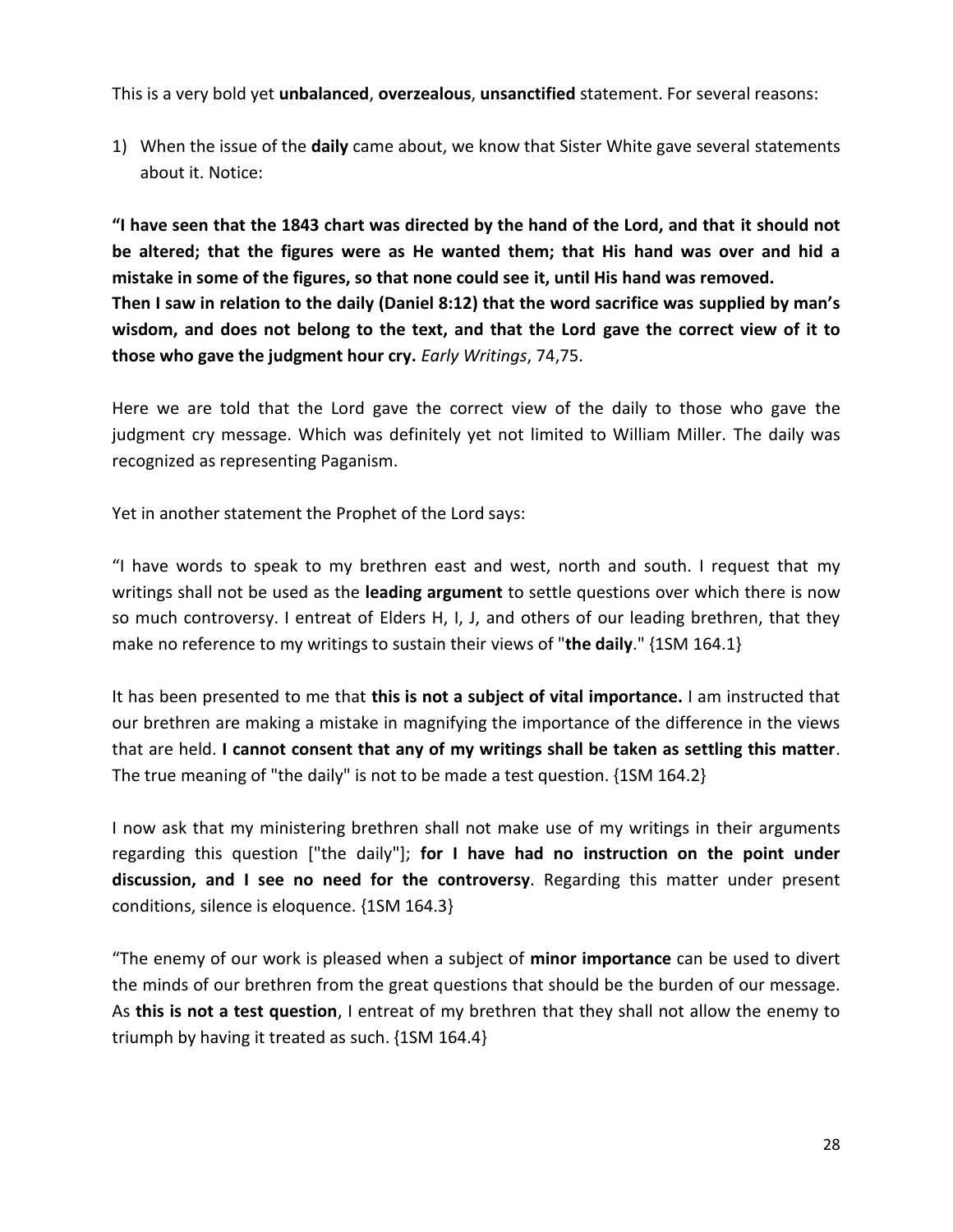This is most interesting for it says many things.

- 1) It shows that this issue was not a settled issue as far as her writings were concerned.
- 2) It was not a vital topic, in fact it was of minor importance
- 3) It's not a test question
- 4) It caused disunion amongst the brethren

What's sad, is that this is about a topic that there are **clear statements** from the Spirit of Prophecy on, and yet because the brethren disagreed on the interpretation thereof, we find that there were no stern rebukes for the positions held on either side. What's so sad is that here we have a topic like the 2520 which inspiration is **completely silent on**, and we have the strongest evidence that the prophet neither our pioneers taught it or endorsed it shortly after the mid 1850's and yet we're being told: **To say that she doesn't endorse the 2520 is to oppose her prophetic gift.**

Inspiration says:

"One thing is certain: Those Seventh-day Adventists who take their stand **under Satan's banner**  will first **give up their faith in the warnings and reproofs contained in the Testimonies of God's Spirit**. {3SM 84.3}

So the indirect or perhaps direct statement the writer is trying to say is that if we believe the 2520 is false, we have or are going to join Satan's banner and obviously be lost. In other words the 2520 has become **a test question** for God's Remnant people. There is absolutely nothing in inspiration that says this!!!!!!!!!!!!!

I am grateful that we need not fear anyone or statement that cannot be supported by the word of God. In the words of Jesus in Deuteronomy 18:22 "thou shalt not be afraid of him."

In summary, based on the several references from both the Bible and Spirit of Prophecy, I am convinced there is no substantiation for a 2,520 year prophecy in Leviticus 26.

This fact does not take away the validity of the 1843, 1850 Charts, William Miller being a man led of God, or the faithfulness of the Advent Movement having a strong historical foundation. **The 2520 is simply counted, amongst several other things that God had to have corrected as**  His people advanced in truth. It is only within the past few years that this topic has even become a point of contention amongst Remnant believers. Our foundation is Strong, our future well understood, and messages sound without the need for a 2,520 year prophecy and it has been so for decades. I firmly believe in letting every man and woman be fully persuaded in their own minds as to what is truth, for this is the Christian way. Nevertheless, I pray that this article will simply provide food for thought to those who have both advocated and believed there to